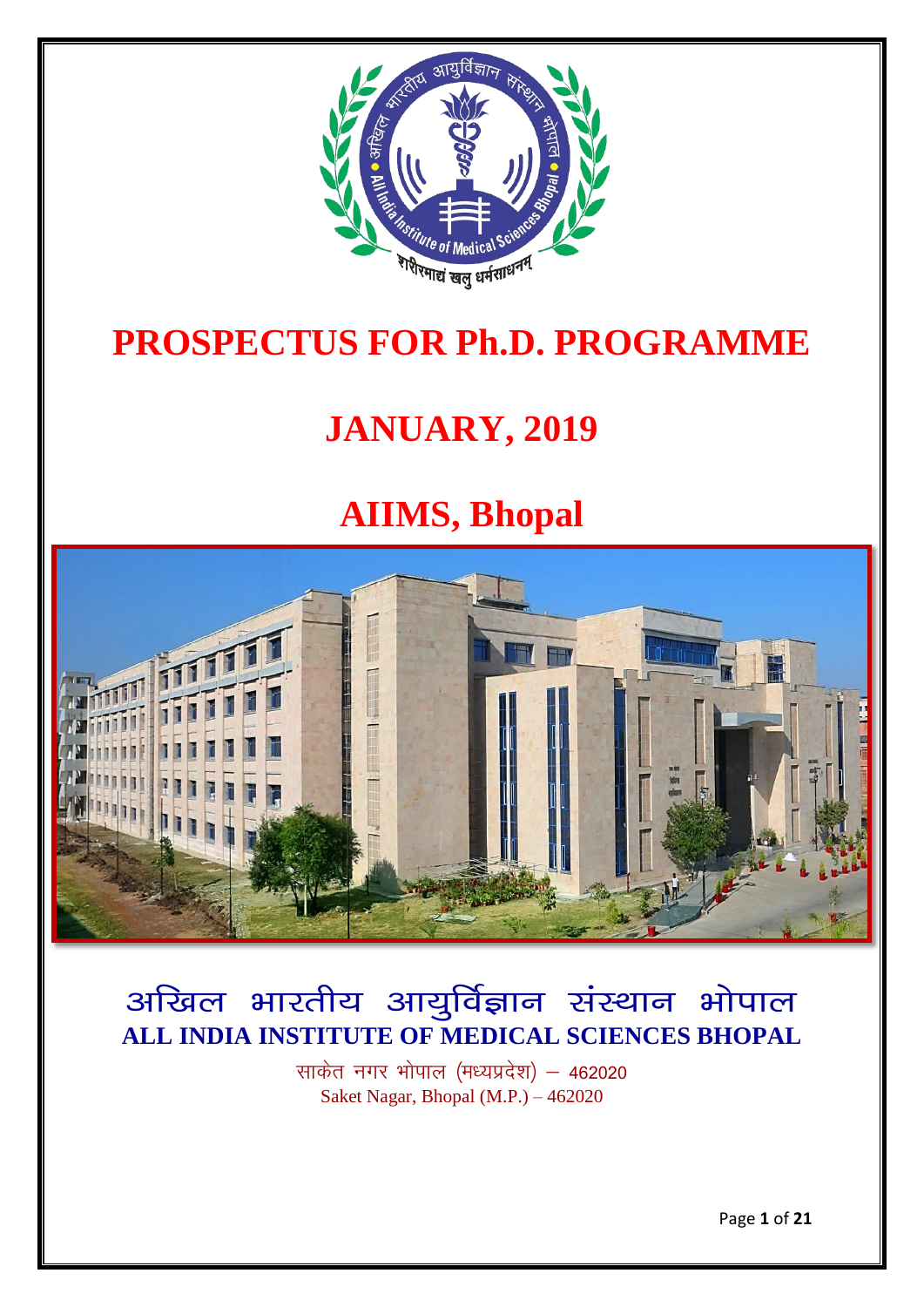# **Advertisement No.: AIIMS/Bhopal/2018/ AC-03 Date: 16.11.2018**

| Sl.No | <b>Contents</b>                                 | Page No        |
|-------|-------------------------------------------------|----------------|
| 1.    | Introduction                                    | 3              |
| 2.    | Summary of Examination pattern                  | $\overline{4}$ |
| 3.    | <b>Seat Details</b>                             | $5 - 8$        |
| 4.    | <b>Submission of Application</b>                | 8              |
| 5.    | <b>General Eligibility</b>                      | $9-10$         |
| 6.    | <b>Duration of Course</b>                       | 10             |
| 7.    | <b>Method Of Selection</b>                      | $10 - 12$      |
| 8.    | Rules for Admission for In-Service Candidates - | 13             |
|       | Applicable for AIIMS Employees Only.            |                |
| 9.    | Leaves and other rules                          | 13             |
| 10.   | Submission of application by candidates who are | 13             |
|       | employed                                        |                |
| 11.   | Requirements for admission of "Sponsored"       | 14             |
|       | Candidates                                      |                |
| 12.   | Submission of Caste certificate by SC/ST/OBC    | 14             |
|       | candidates                                      |                |
| 13.   | <b>FEES</b>                                     | 15             |
| 14.   | <b>Hostel Accommodation</b>                     | 15             |
| 15.   | <b>Institute Library</b>                        | 15             |
| 16.   | Code of Conduct for Ph.D Students at AIIMS      | $15 - 17$      |
|       | <b>Bhopal</b>                                   |                |
| 17.   | Format for Sponsored Candidate                  | 18             |
| 18.   | Application form for the Ph.D course            | $19 - 21$      |

# **Table of Contents**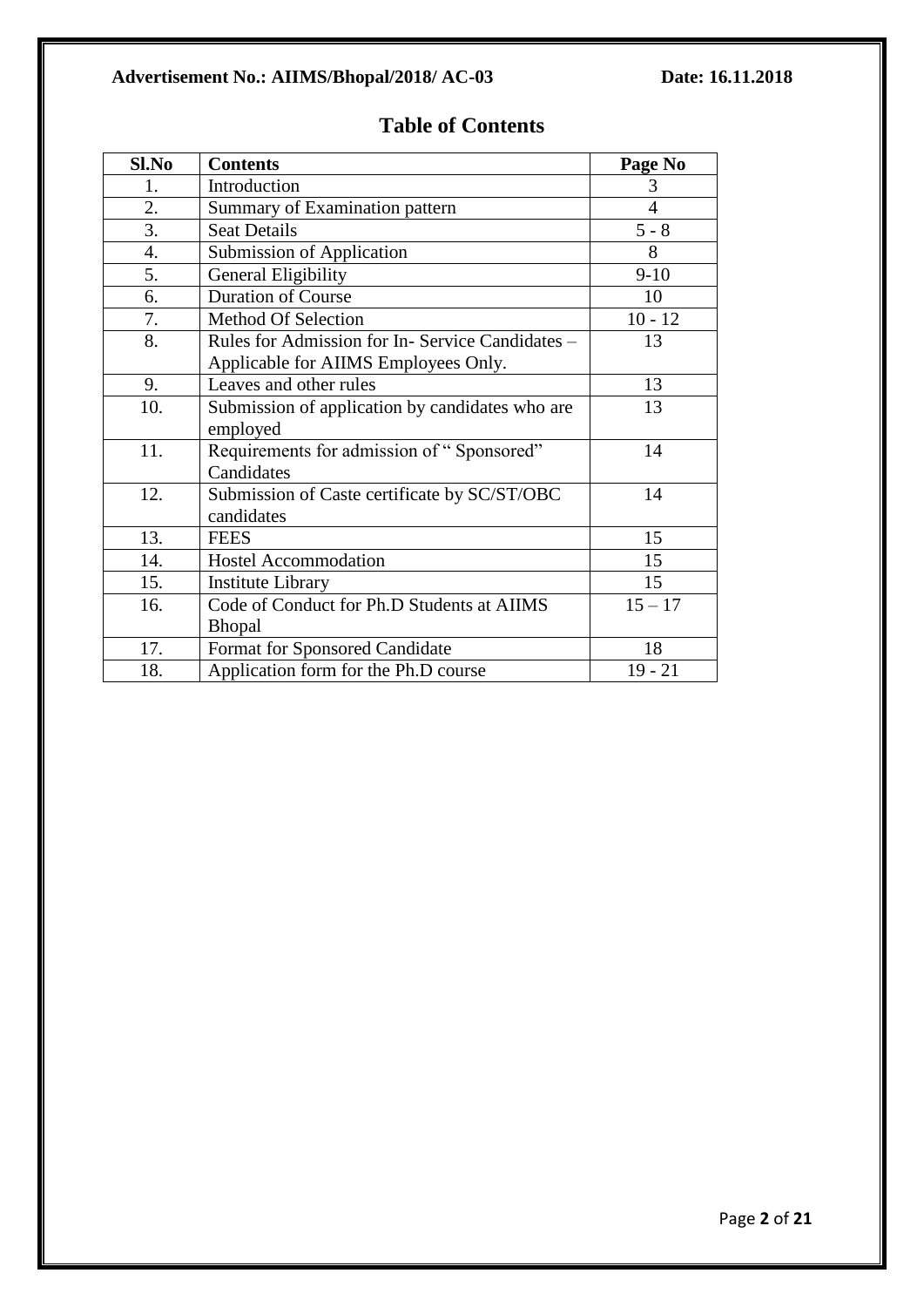#### **1. INTRODUCTION**

AIIMS Bhopal is one of the seven AIIMS apex healthcare institutes being established by the Ministry of Health & Family Welfare, Government of India under the Pradhan Mantri Swasthya Suraksha Yojna(PMSSY). With the aim of correcting regional imbalances in quality tertiary level healthcare in the country, and attaining self sufficiency in graduate and postgraduate medical education and training the PMSSY planned to set up 6 new AIIMS like institutions in under served areas of the country.

These institutions are being established by an Act of Parliament on the lines of the original All India Institute of Medical Sciences in New Delhi which imparts both undergraduate and postgraduate medical education in all its branches and related fields, along with nursing and paramedical training. to bring together in one place educational facilities of the highest order for the training of personnel in all branches of health care activity.

#### **Mission Statement**

To establish a centre of excellence in medical education, training, health care and research imbued with scientific culture, compassion for the sick and commitment to serve the underserved.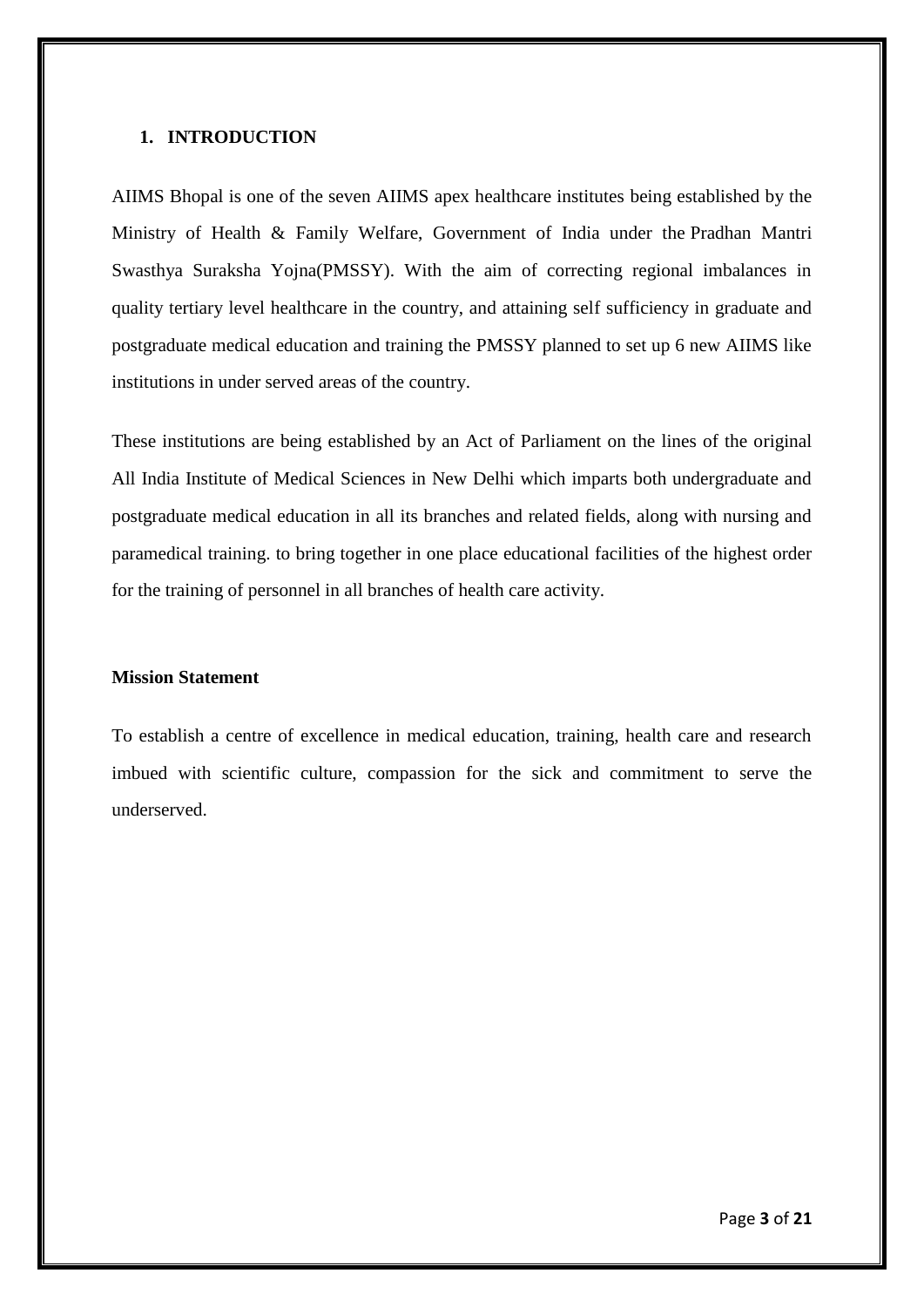| 2. | <b>Summary of Examination Pattern</b>  |                                                |
|----|----------------------------------------|------------------------------------------------|
| 01 | Mode of Examination                    | Offline Objective type                         |
| 02 | <b>Duration of Examination</b>         | 90 minutes Stage I & II                        |
| 03 | Stage II                               | 30 minutes                                     |
| 04 | Date of Examination                    | $\overline{11}^{\text{th}}$ December, 2018     |
| 05 | Number of Shift                        | $02$ (Two)                                     |
| 06 | Timing of Examination                  | 10.00 AM to 11.30 AM (Stage I & II)            |
|    |                                        | 2.00 PM to 5.00 PM (Stage III)                 |
| 07 | <b>Location of Examination centres</b> | Medical Collage, AIIMS Bhopal                  |
| 08 | Type of Examination                    | Objective Type -Stage I                        |
|    |                                        | Objective type and Short Answer Type -         |
|    |                                        | Stage II                                       |
|    |                                        | Stage III - Departmental clinical / practical  |
|    |                                        | / lab based assessment.                        |
| 09 | Number of Questions                    | Stage I & II (30+40 = 70)                      |
| 10 | Type of Objective Questions            | Multiple Choice Questions (MCQs)               |
| 11 | <b>Distribution of Questions</b>       | <b>Medical/Dental Candidates</b>               |
|    |                                        | Aptitude related covering English: 30          |
|    |                                        | Subject related:<br>40                         |
|    |                                        | <b>Non-Medical Candidates</b>                  |
|    |                                        | Aptitude related covering English: 30          |
|    |                                        | Subject related:<br>40                         |
| 12 | Marking Scheme (MCQs)                  | Correct Answer: One mark $(+)1$                |
|    |                                        | Incorrect Answer: Minus one-third $(-)1/3$     |
|    |                                        | Unanswered / Marked for Review : 0             |
|    |                                        | Not Answered: 0                                |
| 13 | Method of Cut-Off                      | At least 50% in each stage of the written      |
|    |                                        | test (Stage I and II) to be eligible for Stage |
|    |                                        | III. Special weightage (described in the       |
|    |                                        | prospectus) to be added after determining      |
|    |                                        | eligibility. Candidates 3 times the number     |
|    |                                        | of seats advertised will be called for Stage   |
|    |                                        | III (Department clinical/ practical/lab based  |
|    |                                        | assessment carrying 20 marks)                  |
| 14 | Method of resolving ties               | The tie case will be resolved according to     |
|    |                                        | age (Date of birth), the older candidate shall |
|    |                                        | get preference over the younger one.           |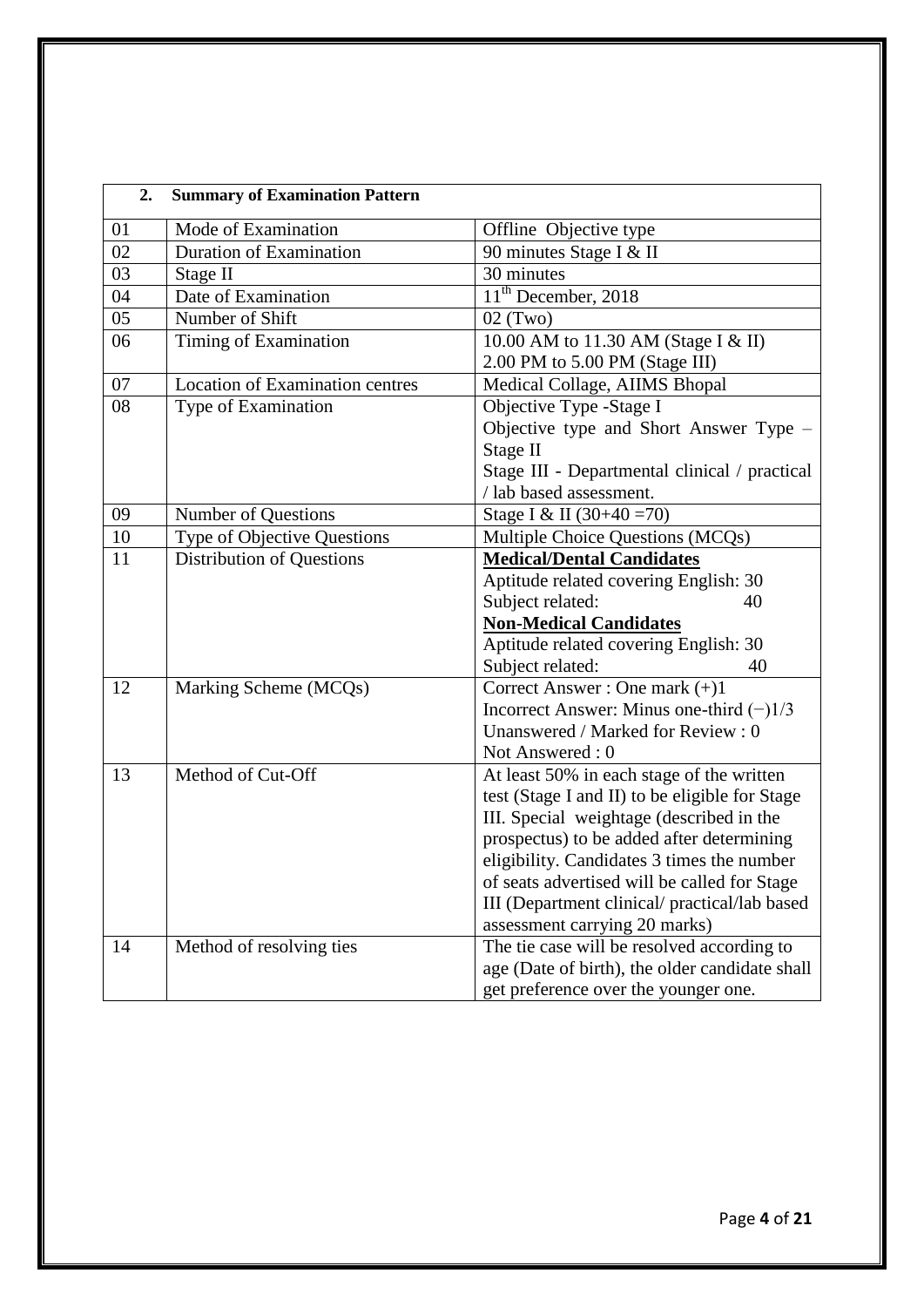# **3. SEAT DETAILS: There are two types of seats available**

|                           | A: Fellowship seats available in the project (FA): Candidates with or without Own Fellowship |            |                   |                                                                                                                                                                                                                           |                                                                                                                                                                                                           |                                                                    |                                                                  |  |
|---------------------------|----------------------------------------------------------------------------------------------|------------|-------------------|---------------------------------------------------------------------------------------------------------------------------------------------------------------------------------------------------------------------------|-----------------------------------------------------------------------------------------------------------------------------------------------------------------------------------------------------------|--------------------------------------------------------------------|------------------------------------------------------------------|--|
|                           | can apply                                                                                    |            |                   |                                                                                                                                                                                                                           |                                                                                                                                                                                                           |                                                                    |                                                                  |  |
| $S.N$<br>$\boldsymbol{o}$ | <b>Department</b>                                                                            | Code       | No.<br>of<br>seat | Qualification<br>requirement                                                                                                                                                                                              | <b>Project Title</b>                                                                                                                                                                                      | <b>Broad subject</b><br>area proposed<br>research for Ph.D         | Quantum and<br>duration of<br>fellowship/<br><b>Stipend</b>      |  |
| $\mathbf{1}$              | Biochemistry                                                                                 | 101<br>(a) | 01                | M.Sc in Medical<br>Biochemistry/Me<br>dical Chemistry/<br>Life Sciences/<br>with 2 years<br>experiences in<br>research work                                                                                               | <b>Natural Product Isolation</b><br>with characterization of<br>active ingredients and<br>ethobotanical role of<br>medicinal plants used in<br>tribal population of M.P                                   | Medical<br>Biochemistry/<br>Medical<br>Chemistry/<br>Life Sciences | $28,000/$ -<br>Rs.<br>PM<br>upto<br>March 2020                   |  |
| $\overline{2}$            | Biochemistry                                                                                 | 101<br>(b) | 01                | MSc in<br>Biochemistry /<br>Biotechnology or in<br>related subjects<br>Desirable<br>Experience in mast<br>cell biology/<br>Interleukins/ELISA<br>/ Cell culture will be<br>given preference                               | Mechanism and<br>Relevance of IL-33<br>Mediated Mast Cell<br>Proliferation in Asthma                                                                                                                      | Biochemistry                                                       | $12,000/-$<br>Rs.<br>PM<br>till June,<br>2019                    |  |
| 3                         | Biochemistry                                                                                 | 101<br>(c) | 01                | M.SC<br>Biochemistry/Medic<br>al Biochemistry/<br>Biotechnology<br>Hands on<br>experience in<br>molecular biology<br>techniques, animal<br>cell culture, scaffold<br>synthesis and<br>characterization and<br>3-D culture | <b>Effect of Mechanically</b><br>graded nano-fibrous<br>scaffolds on cancer cell<br>migration: Applications<br>in anti-metastatic agent<br>screening/testing                                              | Tissue Engineering<br>Cancer Biology                               | Rs.<br>$15,000/-$<br>PM<br>till June<br>2019                     |  |
| $\overline{4}$            | <b>CFM</b>                                                                                   | 102<br>(a) | 01                | MBBS/MPH, Post<br>graduation in Life<br>Sciences and<br>Humanities.                                                                                                                                                       | Health literacy among<br>vulnerable socio-<br>economic groups of MP<br>readability assessment of<br>IEC materials in public<br>domain and development<br>of optimal evidence-<br>based health information | Health<br>Communication,<br><b>Health Promotion</b>                | Rs. 17,000/- PM<br>till 30/09/2019                               |  |
| $\overline{5}$            | Dentistry                                                                                    | 103<br>(a) | 01                | Master of Dental<br>Surgery $(MDS)$ –<br>Public Health<br>Dentistry                                                                                                                                                       | Oral Health Survey in<br>M.P                                                                                                                                                                              | Dental Public<br>Health                                            | Rs. 36,400/- PM<br>till 30/09/2019                               |  |
| 6                         | Microbiology                                                                                 | 104<br>(a) | 02                | M.Sc. (Only<br>regular with 50%<br>marks) in<br>Microbiology,<br>Biotechnology/M<br>olecular Biology<br>from reputed<br>University.<br>$-D0$ ---                                                                          | Comprehensive OMICS<br>studies to understand the<br>biology of drug resistant<br>Mycobacterium<br>tuberculosis clinical<br>isolates from Arunachal<br>Pradesh                                             | Microbiology,<br>Molecular<br>biology                              | $Rs. 25000 +$<br>HRA upto 3 years<br>from the date of<br>joining |  |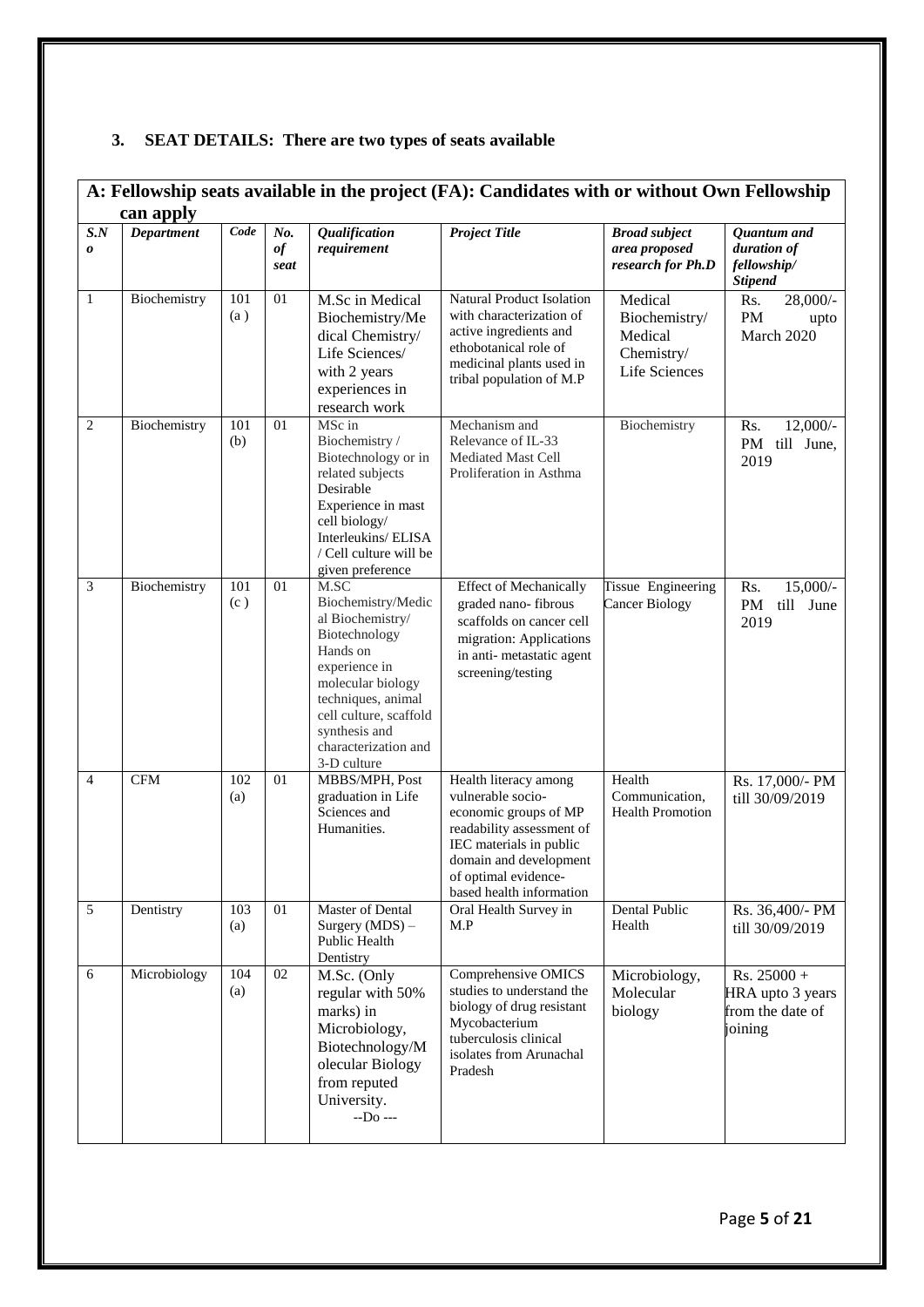| $7\phantom{.0}$ | Microbiology | 104<br>(b) | 01              | i) M.Sc. (Only<br>regular with<br>50% marks) in<br>Microbiology,<br>Biotechnology/<br>Molecular<br><b>Biology</b> from<br>reputed<br>University.                                                                                                                                                                                                                                                                             | Development of Novel<br>Molecular test for rapid<br>diagnosis of XDR-TB               | Microbiology,<br>Molecular<br>biology       | $i)$ Rs. 25,000+<br>HRA) upto<br>31/01/2021                       |
|-----------------|--------------|------------|-----------------|------------------------------------------------------------------------------------------------------------------------------------------------------------------------------------------------------------------------------------------------------------------------------------------------------------------------------------------------------------------------------------------------------------------------------|---------------------------------------------------------------------------------------|---------------------------------------------|-------------------------------------------------------------------|
|                 |              |            | 01              | ii)M.Sc. (Only<br>regular with<br>50% marks) in<br>Microbiology,<br>Biotechnology/<br>Molecular<br><b>Biology</b> from<br>reputed<br>University with<br>two year<br>experience in<br>the field of<br>Mycobacteriolo<br>gy/Molecular<br>Biology/Protein<br>extraction and<br>purification/<br>Point of care<br>test device<br>development.<br>Preference will<br>be given to<br>those having<br>experience in<br>TB research. |                                                                                       |                                             | ii) Rs. $28,000 +$<br>HRA upto<br>31/01/2021                      |
| 8               | Microbiology | 104<br>(c) | 01              | M.Sc. (Only<br>regular with 50%<br>marks) in<br>Microbiology,<br>Biotechnology/M<br>olecular Biology<br>from reputed<br>University with<br>three year<br>experience in the<br>field of<br>Mycobacteriology<br>/Molecular<br>Biology/Protein<br>extraction and<br>purification/Point<br>of care test device<br>development.<br>Preference will be<br>given to those<br>having experience<br>in TB research.                   | Development Of Rapid<br><b>Biosensor Based</b><br>Diagnostic Test For<br>Tuberculosis | Microbiology,<br>Molecular<br>biology       | (Rs. 15,600-<br>$39,100 + 5,400$<br>grade pay) upto<br>30.06.2020 |
| 9               | Microbiology | 104<br>(d) | $\overline{02}$ | Postgraduate in Life<br>Sciences, MBBS/<br>MD with                                                                                                                                                                                                                                                                                                                                                                           | Whether Opportunistic<br>screening modality<br>coupled with real time                 | · Microbiology<br>• Virology<br>• Molecular | Rs.<br>16,500/<br>PM<br>for<br>six<br>from<br>months              |

Page **6** of **21**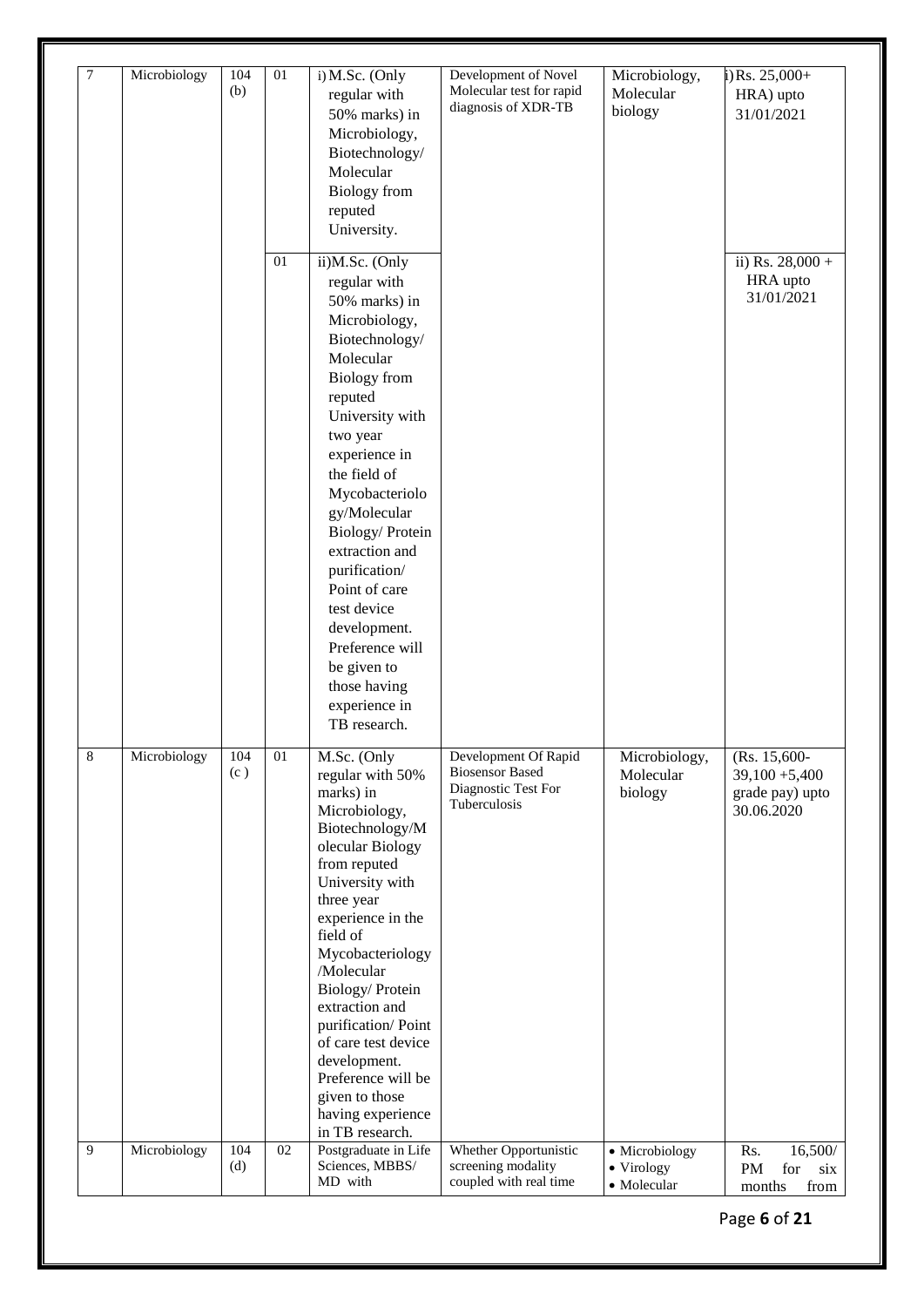|    |              |            |    | knowledge of<br>computer<br>application and data<br>entry.                                                                         | tracking through smart<br>card can increase the<br>much needed coverage<br>for cervical cancer<br>screening and whether<br>better compliance to<br>Universal Immunization<br>Program (UIP) can also<br>be achieved through<br>smart card based real<br>time tracking. | diagnostics<br>• Public health<br>Software / Digital<br>platform<br>development | date of joining                |
|----|--------------|------------|----|------------------------------------------------------------------------------------------------------------------------------------|-----------------------------------------------------------------------------------------------------------------------------------------------------------------------------------------------------------------------------------------------------------------------|---------------------------------------------------------------------------------|--------------------------------|
| 10 | Microbiology | 104<br>(e) | 01 | M.Sc./M.V.Sc./M.T<br>ech or equivalent<br>degree in Life<br>Sciences (Zoology/<br>Biotechnology/<br>Microbiology/<br>Biochemistry) | Developing a prediction<br>model for preventing<br>disease outbreaks through<br>viral genomic<br>surveillance in Aedes<br>mosquito populations                                                                                                                        | Viral<br>metagenomics                                                           | $Rs.28,700/-$<br>upto 08/06/21 |

# *Note: i) Fellowship shall be paid only till the date mentioned against each Project. ii) Fellowship period can be extended if the project gets extended with the provision of fellowship or PI can arrange fellowship from any other project if available.*

|                                          | B: Own Government Fellowship seats (OF): only those candidates who have their Own<br>Fellowship or In Service candidates (as indicated) from Government Organisation can apply |                         |                 |                                                                                                                                                                                                           |                                                                                                                                                                           |                                                             |  |
|------------------------------------------|--------------------------------------------------------------------------------------------------------------------------------------------------------------------------------|-------------------------|-----------------|-----------------------------------------------------------------------------------------------------------------------------------------------------------------------------------------------------------|---------------------------------------------------------------------------------------------------------------------------------------------------------------------------|-------------------------------------------------------------|--|
| $\overline{sl}$<br>$\boldsymbol{N}$<br>0 | <b>Department</b>                                                                                                                                                              | Code                    | No of<br>seats  | <b>Qualification requirement</b>                                                                                                                                                                          | <b>Project Title</b>                                                                                                                                                      | <b>Broad subject area/</b><br>proposed research<br>for Ph.D |  |
| $\mathbf{1}$                             | Biochemistry                                                                                                                                                                   | 101<br>(d)              | 01              | Biochemistry/Life Sciences/<br>Microbiology/Biotechnology/pr<br>equivalent thereto                                                                                                                        | Studying the association of<br>immunogenetics profile and<br>gut microflora in Vitiligo                                                                                   | Biochemistry                                                |  |
| $\overline{2}$                           | Biochemistry                                                                                                                                                                   | 101<br>(e)              | 01              | Biochemistry/Life Sciences/<br>Microbiology/Biotechnology/pr<br>equivalent thereto                                                                                                                        | Molecular Characterization<br>and phylogenetic analysis of<br>dengue like virus in<br>prediction of dengue disease<br>risk in central India                               | Biochemistry                                                |  |
| 3                                        | Biochemistry                                                                                                                                                                   | $\overline{101}$<br>(f) | $\overline{02}$ | Masters Degree in<br>Biochemistry/Biotechnology/<br>Life Sciences/Biological<br><b>Sciences OR</b><br>MBBS/MD(Biochemistry)                                                                               | Role of Sphingosine $-1$ -<br>Phosphate signalling<br>pathway in oral<br>carcinogenesis                                                                                   | Cancer<br>Biology/Cell<br>Biology/Biochemist<br>ry          |  |
| $\overline{4}$                           | Biochemistry                                                                                                                                                                   | 101<br>(g)              | 01              | MSc life Sciences or allied<br>Subjects/MBBS/MD<br>(Biochemistry)                                                                                                                                         | Metagenomic study of<br>possible causative micro<br>organisms responsible for<br>seborrheic dermatitis and<br>comparative study of with<br>normal microflora, DHR,        | Molecular biology<br>and life Sciences                      |  |
| 5                                        | Biochemistry                                                                                                                                                                   | 101<br>(h)              | 01              | Student should be MSc in<br>Biochemistry/Biotechnology or<br>in related subjects<br>Desirable<br>Experience in mast cell biology/<br>Interleukins/ELISA / Cell culture<br>will be given preference        | Mechanism and Relevance of<br>IL-33 Mediated Mast Cell<br>Proliferation in Asthma                                                                                         | Biochemistry                                                |  |
| 6                                        | Biochemistry                                                                                                                                                                   | 101<br>(i)              | 01              | M.Sc Biochemistry/ Medical<br>Biochemistry / Biotechnology.<br>Hands on experience in molecular<br>biology techniques, animal cell<br>culture, scaffold synthesis and<br>characterization and 3-D culture | Effect<br>of<br>Mechanically<br>fibrous<br>graded<br>nano-<br>scaffolds on cancer cell<br>migration: Applications in<br>anti-<br>metastatic<br>agent<br>screening/testing | Tissue Engineering<br><b>Cancer Biology</b>                 |  |
|                                          | Page 7 of 21                                                                                                                                                                   |                         |                 |                                                                                                                                                                                                           |                                                                                                                                                                           |                                                             |  |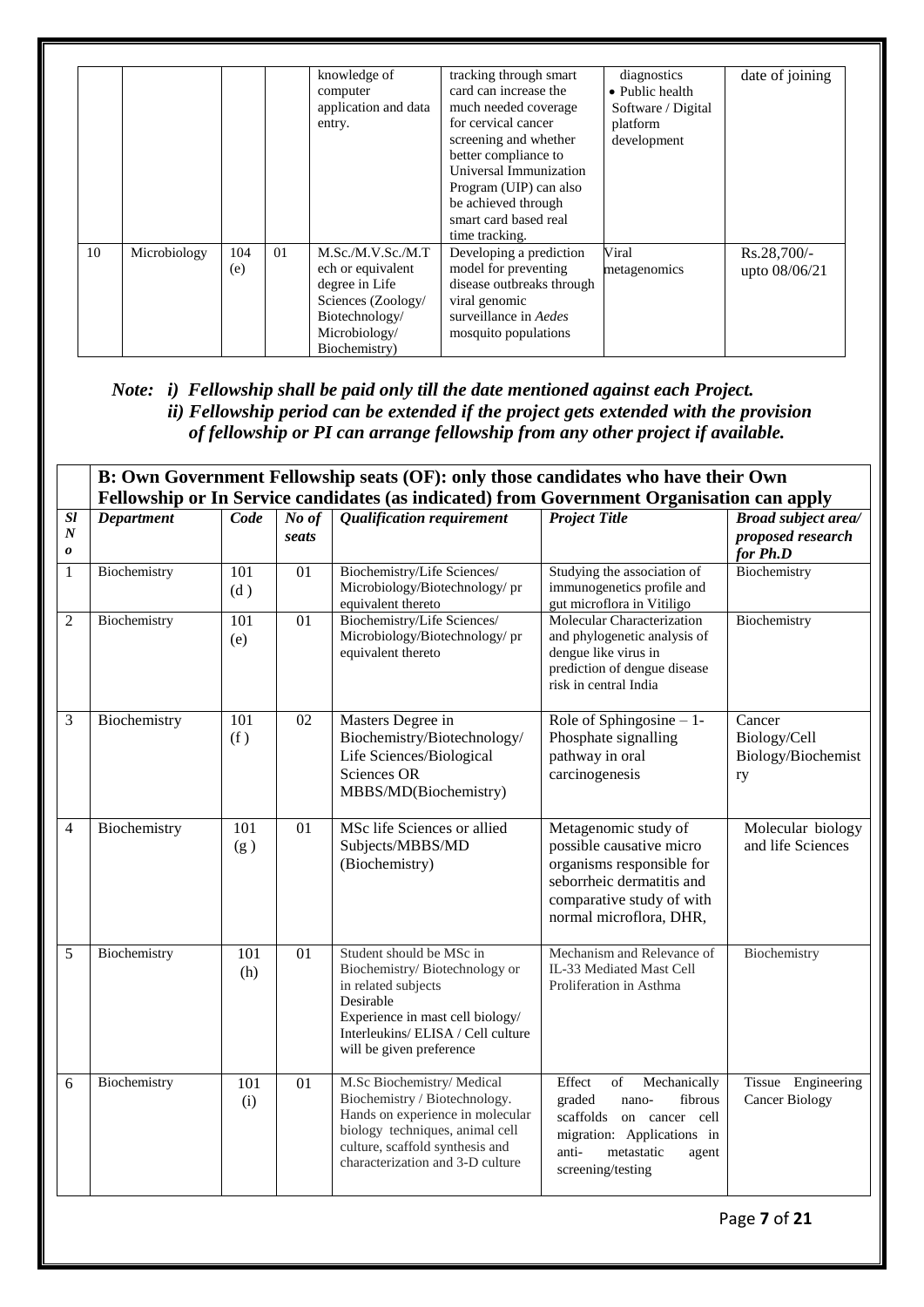| 7  | <b>CFM</b>      | 102 | 01              | MBBS/BDS with                    | Chronic disease risk factor                         | <b>Public Health</b>            |
|----|-----------------|-----|-----------------|----------------------------------|-----------------------------------------------------|---------------------------------|
|    |                 | (b) |                 | MPH/MSW/MSc/MBA/MHA              | surveillance in state of M.P                        |                                 |
|    |                 |     |                 | (MSc and MBA in health           | with special focus on tribal                        |                                 |
|    |                 |     |                 |                                  |                                                     |                                 |
|    |                 |     |                 | sciences or relevant discipline) | population of the state                             |                                 |
| 8  | <b>CFM</b>      | 102 | 01              | MBBS or Master in Public         | Feasibility of Community                            | Public                          |
|    |                 | (c) |                 | Health or Master's in Health     | Health Worker based                                 | Health/Community                |
|    |                 |     |                 | Administration or equivalent     | cardiovascular risk                                 | based Interventions             |
|    |                 |     |                 |                                  | reduction strategies in                             | for NCD                         |
|    |                 |     |                 |                                  | urban slums of Bhopal                               |                                 |
| 9  | <b>CFM</b>      | 102 | 01              | MBBS/MPH, Post graduation in     | Health literacy among                               | Health                          |
|    |                 | (d) |                 | Life Sciences and Humanities.    | vulnerable socio-economic                           | Communication,                  |
|    |                 |     |                 |                                  | groups of MP readability                            | <b>Health Promotion</b>         |
|    |                 |     |                 |                                  | assessment of IEC materials<br>in public domain and |                                 |
|    |                 |     |                 |                                  | development of optimal                              |                                 |
|    |                 |     |                 |                                  | evidence-based health                               |                                 |
|    |                 |     |                 |                                  | information                                         |                                 |
| 10 | Microbiology    | 104 | 01              | Postgraduate in Life Sciences.   | Burden of Scrub typhus                              | • Microbiology                  |
|    |                 | (g) |                 |                                  | disease, its determinants                           | • Infectious                    |
|    |                 |     |                 |                                  | and spatial distribution in                         | <b>Diseases</b>                 |
|    |                 |     |                 |                                  | Madhya Pradesh                                      | • Public health                 |
|    |                 |     |                 |                                  |                                                     | Molecular                       |
|    |                 |     |                 |                                  |                                                     | Diagnostics                     |
| 11 | Microbiology    | 104 | $\overline{01}$ | M.Sc./M.V.Sc./ M.Tech or         | Molecular monitoring of                             | Molecular                       |
|    |                 | (h) |                 | equivalent degree in Life        | Dengue & Chikungunya                                | epidemiology<br>of              |
|    |                 |     |                 | Sciences (Biotechnology/         | viruses circulating across the                      | Chikungunya<br>&                |
|    |                 |     |                 | Microbiology/Biochemistry)       | country for changes in                              | Dengue viruses.                 |
|    |                 |     |                 |                                  | serotypes, genotypes and                            |                                 |
|    |                 |     |                 |                                  | lineages                                            |                                 |
| 12 | Microbiology    | 104 | 01              | M.Sc./M.V.Sc./ M.Tech or         | Assessment of Neuraminidase                         | Antiviral                       |
|    |                 | (i) |                 | equivalent degree in Life        | Inhibitor susceptibility by                         | susceptibility profile          |
|    |                 |     |                 | Sciences (Biotechnology/         | detecting H275Y mutation in                         | of<br>Influenza<br>$\mathbf{A}$ |
|    |                 |     |                 | Microbiology/Biochemistry)       | Influenza A (H1N1) pdm09                            | (H1N1) pdm09 virus              |
|    |                 |     |                 |                                  | virus                                               |                                 |
| 13 | Pathology & Lab | 105 | 01              | MBBS, M.Sc, M.Tech.              | Spectrum of molecular                               | <b>Brest Cancer</b>             |
|    | Med.            | (a) |                 |                                  | markers in intraductal                              |                                 |
|    |                 |     |                 |                                  | proliferative lesions of                            |                                 |
|    |                 |     |                 |                                  | breast                                              |                                 |
| 14 | Pharmacology    | 106 | 01              | M.Sc in Pharmacology             | <b>Advance Centre for Clinical</b>                  | Pharmacology                    |
|    |                 | (a) |                 |                                  | Pharmacology for Antibiotic                         |                                 |
|    |                 |     |                 |                                  | Stewardship and research in                         |                                 |
|    |                 |     |                 |                                  | the field of Antimicrobial                          |                                 |
|    |                 |     |                 |                                  | Usage                                               |                                 |

FA = Fellowship Seats available in the Project (minimum six months)

 $OF = Own$  Govt. Fellowship

- **1.** A candidate is allowed to submit application for one or more code numbers but not more than five projects in the order of preference **which cannot be changed.**
- 2. Selected candidates who have their own fellowship but apply for 'Seats where fellowship is available in the project' may be offered 'seats where candidates must have their own government fellowship' if these seats remain unfilled after being offered to all selected candidates who have applied in this category.

# **4. Submission of Application**

The applications will be invited on a prescribed Performa. The application form and fees must be submitted by Speed Post/by hand **latest by 30th November, 2018**. In the Office of Registrar, AIIMS Bhopal. Application fees is:

For General/OBC candidates Rs. 1000/-

For SC/ST/PwD/ Women candidates – Nil

Fees to be paid by Demand Draft only in favour of "**AIIMS Bhopal**" payable at Bhopal

Fee once remitted will not be refunded in any circumstance

Inadequately filled / incomplete applications may be summarily rejected.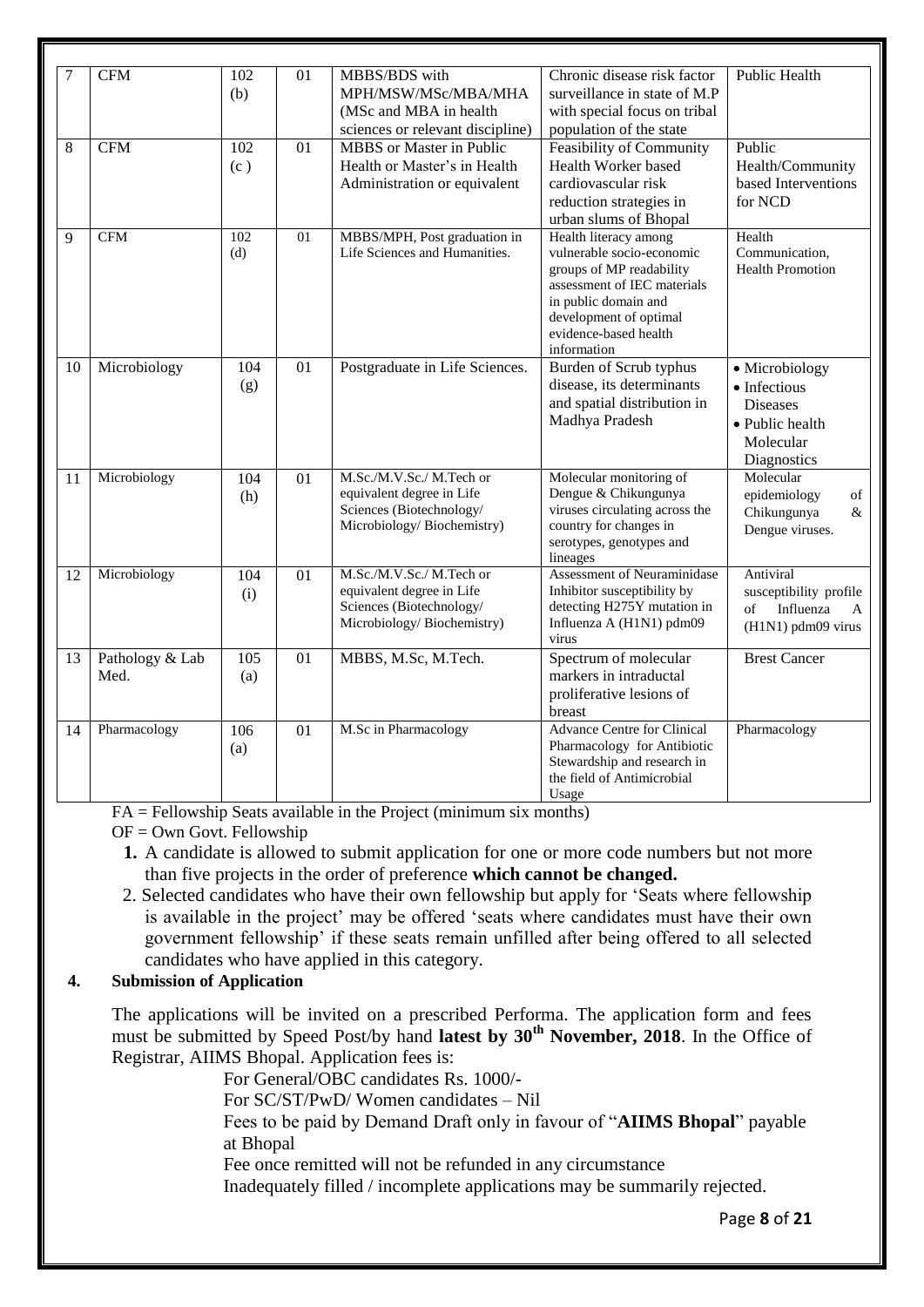# **5. General Eligibility**

# **Eligibility for Ph. D course– Non Sponsored**

A candidate seeking admission to the course of study leading to the award of a Degree of Doctor of Philosophy must possess at least one of the following qualifications:

1. **Medical qualification**: MBBS/BDS with minimum 55% aggregate marks or MD/MS/MDS/DM/M.Ch in the subject concerned or Diplomate of National Board of Examination.

Candidates who have obtained any of these degrees from medical colleges which are not recognized by the Medical Council of India shall not be eligible to apply.

2. **Non-Medical** – For nonmedical candidates eligibility shall be Master's Degree (two years course) awarded by Indian Universities or equivalent in the subject as per requirement of the project. Candidates holding M.Sc. (Other than M.Sc. Nursing) M.Tech. degree & BAMS will be eligible for the Non-Medical Qualification Category.

#### **Candidate possessing Masters Degree through distant learning course shall not be eligible**

Candidate having eligibility under non-medical category should have at least 55% marks in the last eligibility examination qualified.

#### **Desired qualifications**.

The non-medical candidates should have preferably qualified in any one of the following national entrance tests in the last 2 years:

```
o Joint CSIR-UGC NET for JRF 
o ICMR – JRF 
o ICMR- SRF 
o DBT – JRF 
o DBT - SRF 
o NBHM screening test 
o Graduate aptitude test (GATE) 
o INSPIRE fellowship 
o UGC – JRF 
o UGC - SRF 
o CSIR – JRF 
o CSIR– SRF 
o DST/SERB – JRF 
o DST/SERB – SRF
```
#### **NOTE:**

- \*. Candidates who have qualified in above said examinations leading to award of fellowships will be given special weightage in the entrance examination as detailed in method of selection part of guidelines.
- Candidates working under Central Govt./Semi Govt./Autonomous organization should submit their applications through proper channel i.e. employer. They will be required to submit a 'No Objection Certificate" from their employer before they are allowed to join the Ph.D. Course.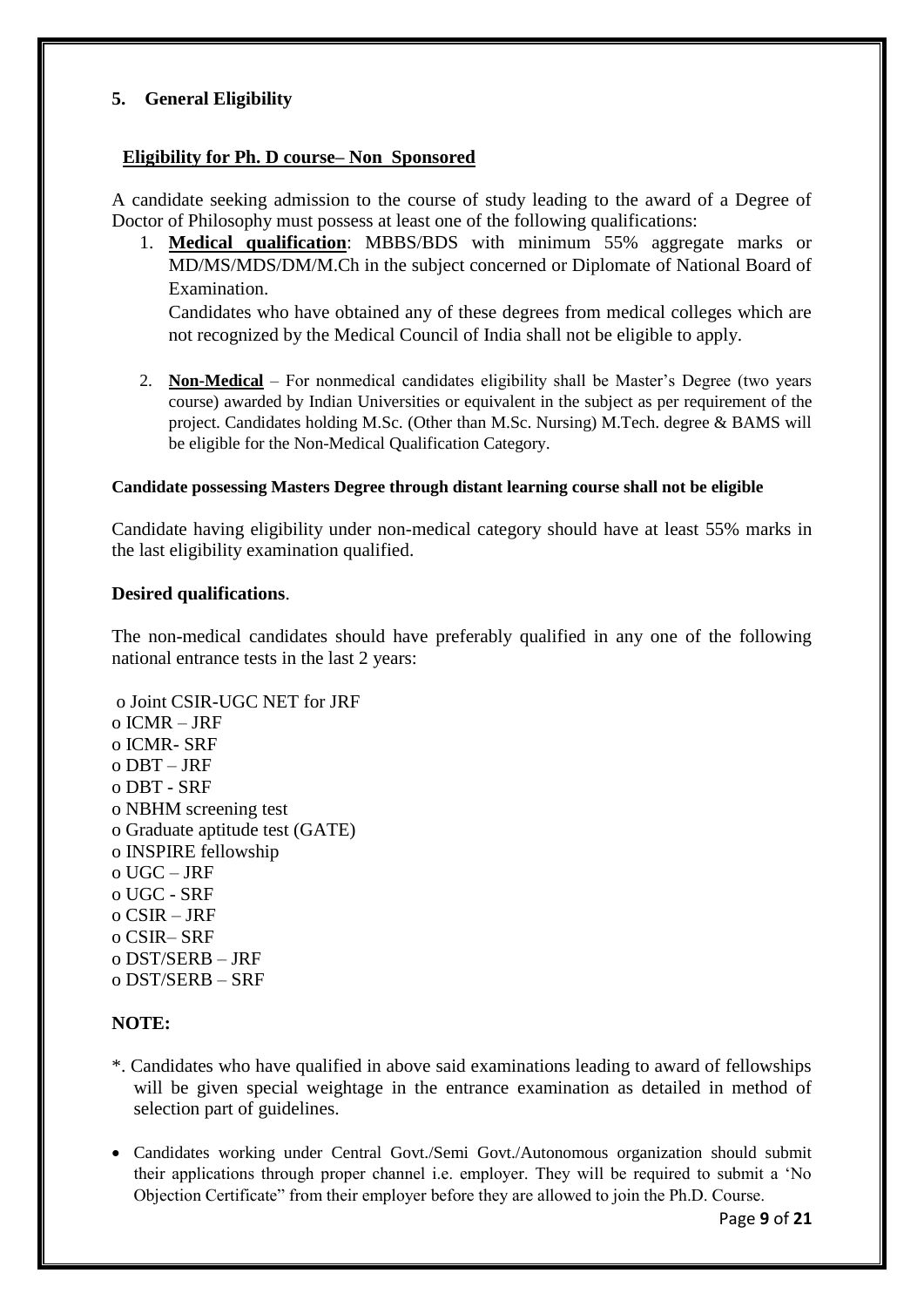- $\bullet$  The candidates who are likely to complete requisite qualification and degree by 30<sup>th</sup> January, 2018 may also apply. However, the candidates who are completing their requisite qualification after 30th January,2018 are not eligible to take up this examination.
- \* Applicants from AIIMS Faculty/Scientific Staff for Ph. D. registration will be considered as in-service candidates as per guidelines laid down by AIIMS in this regard.

## **6. Duration of the Course**

- (I) The duration of the course shall be the time period from registration to submission of thesis. The minimum period of registration in respect of all the candidates who are registered for Ph.D. shall be three years. The maximum period of registration shall not exceed five years. Extension beyond the period of 5 years can be given for a maximum period of 6 months on the recommendation of Dean Academic and final approval by the Director.
- (II) Further extension of six months beyond  $5\frac{1}{2}$  years can only be given by the Academic Committee for a maximum period of 6 months in highly exceptional circumstances (like medical exigencies, natural calamities etc.) and such extension may not be given retrospectively.
- (III) The Chief guide of Ph.D Student shall give clear reason for the delay to the Academic Committee and must present the case before Academic Committee.
- (IV) In case of extension beyond 5 ½ years without justifiable reasons and circumstances as mentioned above, the PhD registration of the candidate shall be cancelled.
- (V) Failure to submit thesis within stipulated time period of maximum 5yrs. with extension after approval upto 5½ years (6 years in exceptional circumstances by prior approval of Academic Committee) shall lead to cancellation of PhD registration of the candidate.

#### **7. Method of Selection**

The applications will be invited on a prescribed Performa. The application form and fees must be submitted **latest by 30th November, 2018**. In the Office of Registrar, AIIMS Bhopal. Application fees is:

> For General/OBC candidates Rs. 1000/- For SC/ST/PwD/ Women candidates – Nil Fees to be paid by Demand Draft only in favour of "**AIIMS Bhopal**"

Fee once remitted will not be refunded in any circumstance

Inadequately filled / incomplete applications may be summarily rejected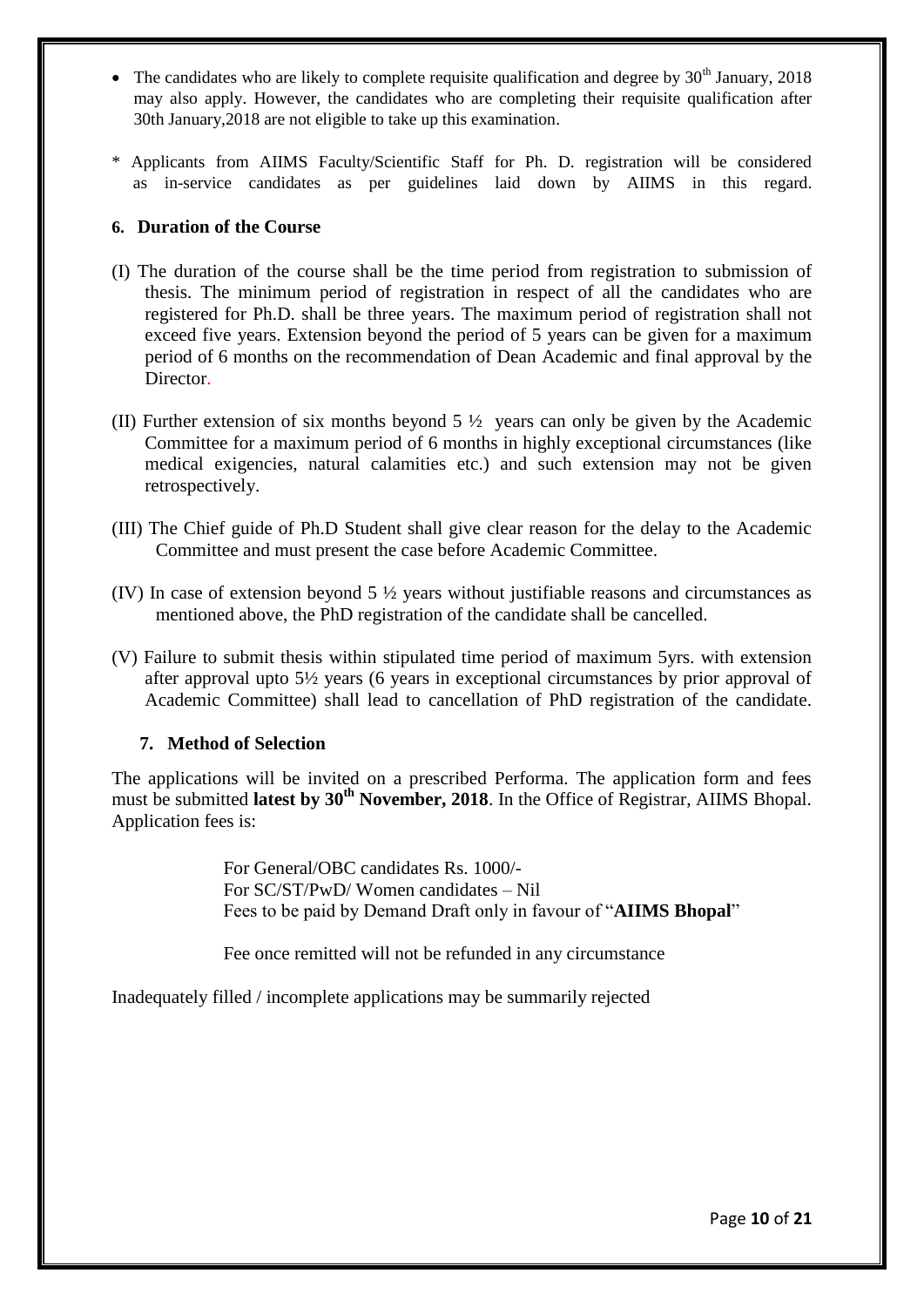## **Selection for Ph.D. registration will be through a three-stage performance evaluation as under:**

## **(I) Medical / Dental Candidates**

A: **Stage I**: 30 Marks (30 MCQs of 1 Mark each) Aptitude related MCQs covering English (Written and verbal skills), Biostatistics, Research Methodology, Cell Biology, Lab Technology etc.

**Stage II**: 40 Marks (20 MCQs of 1 Mark each + 20 Marks of short answer type, One mark each) Subject related theory based of MD/MS/MDS Entrance level. Total Marks (Stage I + II):  $70(30+40)$ Total Duration (Stage  $I + II$ ): 90 Minutes

**Candidates must score at least 35 marks in stages I and II (combined) to be eligible for stage III. Candidates who do not fulfill the criteria to qualify for stage III will not be eligible for selection.** 

- B: i) The Special weightage of 10 marks will be added to the total score of Stages I and II for candidates who fulfill both the following criteria:
	- (1) they are eligible for stage III; and
	- (2) they also hold a Medical Degree (MBBS/ BDS/ MDS/ DNB/ MD/ MS/ DM/M.Ch.) or equivalent.

The total of marks (Stage I + Stage II + special weightage) will be used to make the list for being called for stage III.

- ii) Weightage of 10 marks, in addition to above weightage would be added for the In service and sponsored candidates to the total score of State I and II , who are eligible for stage III.
- C: **Stage III**: From the list detailed in section B above, 3 times as many candidates as the number of seats advertised will be called for departmental clinical/practical/lab based assessment (carrying 20 marks). These marks will be added to the marks of stages  $I +$  $II$  + special weightage to determine the final merit.

#### **(II) Non-Medical candidates**

A: **Stage I: 30 Marks** (30 MCQs of 1 Mark each) Aptitude related MCQs covering English (Written and verbal skills), Biostatistics, Research Methodology, Cell Biology, Lab technology etc. **Stage II: 40 Marks** (20 MCQs of 1 Mark each + 20 Marks of short answer type, One mark each) Subject related theory based of MD/MS/MDS/M.Sc. Entrance level. Total Marks (Stage I + II): 70 (30+40) Total Duration (Stage  $I + II$ ): 90 Minutes

## **Candidates must score at least 35 marks in stages I and II (combined) to be eligible for stage III. Candidates who do not fulfill the criteria to qualify for stage III will not be eligible for selection**.

B: - i) 10 marks (special weightage) will be added to the total score of Stages I and II for candidates who full fill both the following criteria: (1) they are eligible for stage III; and (2) they also have qualified in any one of the following entrance tests in the last 2 years: Joint CSIR-UGC NET for JRF, ICMR-JRF, ICMR-SRF, DBT-JRF, DBT-SRF, NBHM screening test, Graduate aptitude test (GATE), INSPIRE fellowship, UGCJRF, UGC-SRF, CSIR-JRF, CSIR-SRF, DST/SERB-JRF, DST/SERB-SRF.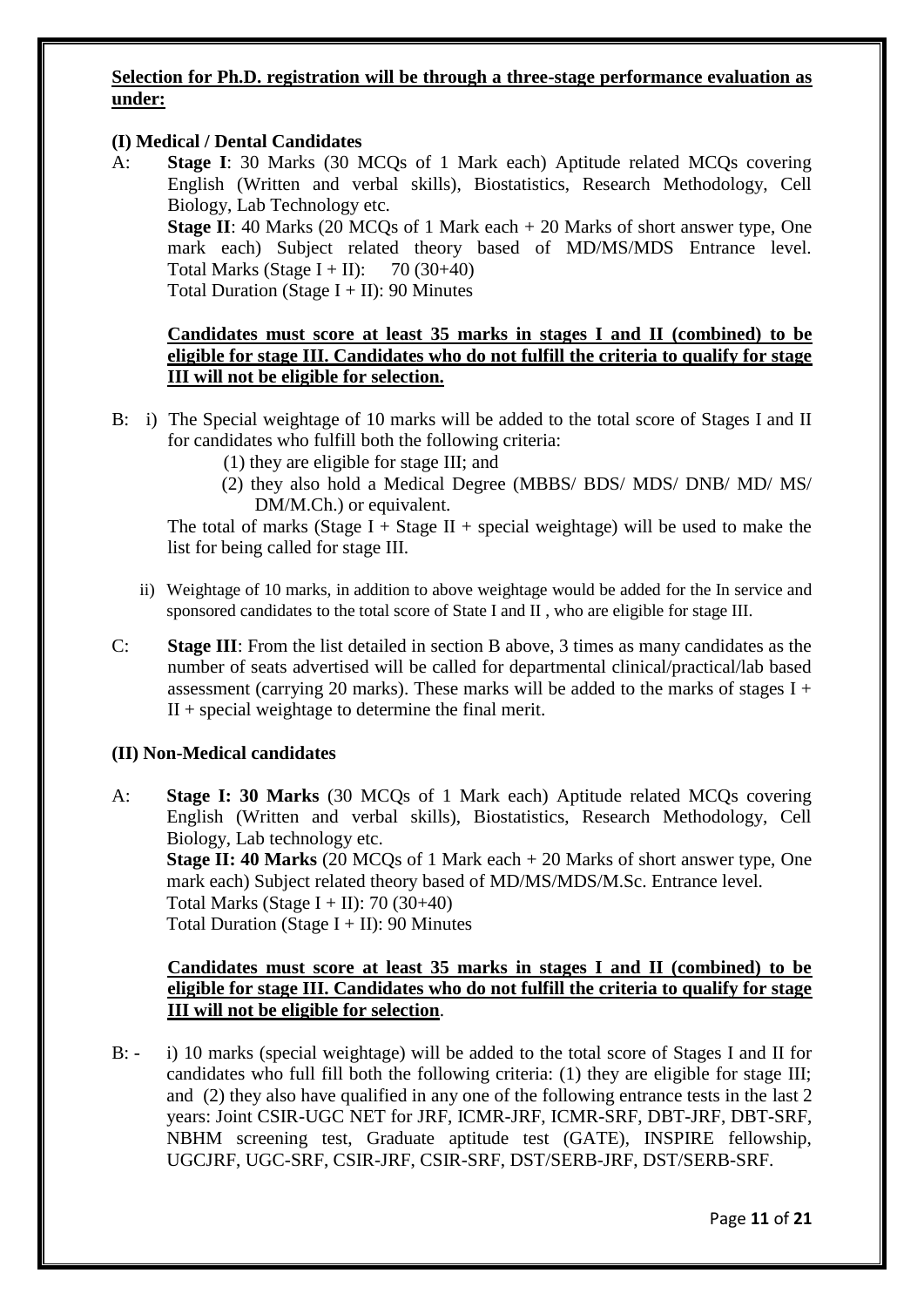The total of marks (Stage I + Stage II + special weightage) will be used to make the list for being called for stage III.

- ii) Weightage of 10 marks, in addition to above weightage would be added for the In service and sponsored candidates to the total score of State I and II , who are eligible for stage III.
- C: **Stage III**: From the list detailed in section B above, 3 times as many candidates as the number of seats advertised will be called for departmental clinical/practical/lab based assessment (carrying 20 marks). These marks will be added to the marks of stages  $I +$  $II$  + special weightage to determine the final merit.

### **(iii) Evaluation Procedure of Stage I & II MCQs**

Each correct (MCQ) answer will be awarded 1 mark and each wrong (MCQ) answer will be awarded one-third (-1/3) negative mark. More than one answer will be treated as wrong answer and awarded negative mark. Zero mark will be given for questions not answered or marked for review.

- Each correct response will get a score of 1 mark.
- Each incorrect response will get a score of 1⁄3 (minus-one-third).

• No credit will be given for the questions not answered, not marked properly or marked for review.

| <b>CORRECT</b> | <b>WRONG</b>      | <b>FOR REVIEW</b> | <b>NOT ANSWERED</b> |
|----------------|-------------------|-------------------|---------------------|
|                | $\sqrt{2}$<br>. . |                   |                     |

**If any discrepancy in any question is found in the Entrance Examination, the candidate is advised to write to Prof. Incharge (Exam), AIIMS, Bhopal – 462 020 within 24 hours on the following email: Email deanexms@aiimsbhopal.edu.in. This mail will only be used for discrepancy related to question. However, for other query please mail on registrar@aiimsbhopal.edu.in**

Note:

- I) The combined result of stage-I & stage-II will be available on website of AIIMS Bhopal and individual intimation will be communicated to the candidate.
- II) Candidates who fail to attend any of the stages of examinations as mentioned above will not be eligible for admission.
- III) Admission to Ph.D. Course will be subject to the availability of research funds/fellowship/ grant from recognized funding agencies. After declaration of results the selection letters issued by the Academic Section only those candidates who has submitted undertaking/Certificate proof of their funding sources through concerned Head of the Departments.
- **(iv) Method of Resolving Ties** The tie cases will be resolved according to age (Date of birth), the older candidate shall get preference over the younger one.

Selected candidates are required to join on **01.01.2019** but not later than **15.01.2019**. In case the candidate fails to join by this date and no written request for extension is received by 15.01.2019, it will be assumed that he/she does not intend to join the course and the seat will be offered to the next candidate on the waiting list. No further correspondence will be entertained in this regard. The Ph.D. Seats shall lapse if the selected candidates does not join by 15th January, 2019 for January session and no candidate shall be allowed to join after 15th January, 2019 for January session under whatsoever circumstances.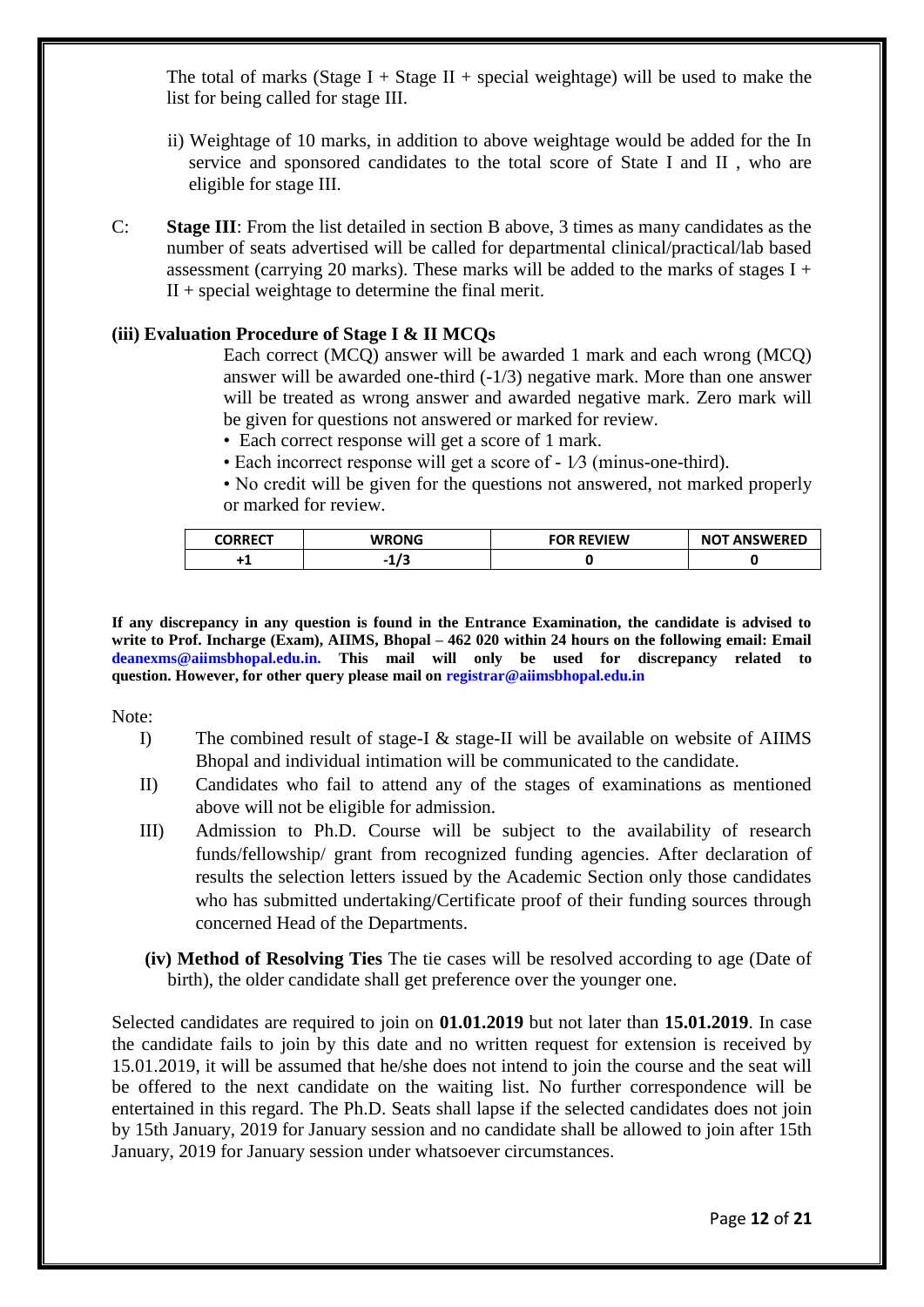# **8. RULES FOR ADMISSION FOR IN-SERVICE CANDIDATES – APPLICABLE FOR AIIMS EMPLOYEES ONLY**

- The individual should be a regular employee of the institute and should have rendered a minimum of Two years of continuous service at the institute.
- He/She should fulfil all the eligibility criteria for the Ph.D. course, and will appear in the entrance examination and must score minimum of 50% marks.
- The individual should have 5 years of active service remaining in the institute.
- The candidate should have a proven track record of active involvement in research / academic activities of the department. He/she should possess good written and verbal communication skills in English language to be certified by HOD.
- The candidate should have at least 3 original research publications (not case reports) during the last three years immediately preceding the date of his/her application either as a first author or as a communicating author in a peer reviewed journal.
- The candidate will be considered as in-service candidate provided that the Head of the Department should certify that the work of the department will not suffer and no additional staff will be asked for.
- The faculty of AIIMS Bhopal registering for Ph.D program at AIIMS Bhopal, it is mandatory to be full time Research Scholar during the frist year of Ph.D program by availing Studey/any other leave for a continues period of One year.

The candidate seeking admission under this category will have to identify a faculty member in the Institute who is willing to be the chief-guide of the candidate. The candidate should submit a letter of acceptance/undertaking from the concerned faculty member in this regard.

# **9. LEAVES AND OTHER RULES**

The Ph.D. students are entitled for 30 days leave every year, if leave availed exceed the limit within a year, then the extended period is treated as Extra Ordinary Leave and his/her minimum registration will be extended for the same duration. However, extraordinary leave cannot be more than 3 months in the entire registration period of 5 years. Any such extension beyond 3 months shall lead to the registration being cancelled. The female candidates shall be entitled for maternity leave etc as per existing rules. In case the Chief Guide recommends a candidate for specific training or project related work outside AIIMS (within India or abroad), the leaves shall be treated as on duty/Study leave. This study leave shall not be more than 6 months in the entire registration period. The proof of acceptance of the candidate for such training/work outside should be submitted and on return, the report of such training/work done shall be required to be submitted to the Dean, by the candidate through the chief guide.

#### **10. SUBMISSION OF APPLICATION BY CANDIDATES WHO ARE EMPLOYED**

The candidates in employment applies for Ph.D. Programme are required to submit their applications through proper channel. They should also sign the undertaking in the down loaded copy of Registration Form that they have informed their employer about the submission of the application to AIIMS. If any communication is received from their department/office withholding permission to the candidate's appearing at the entrance examination/admission to the course, the candidature/admission of the candidate will be cancelled.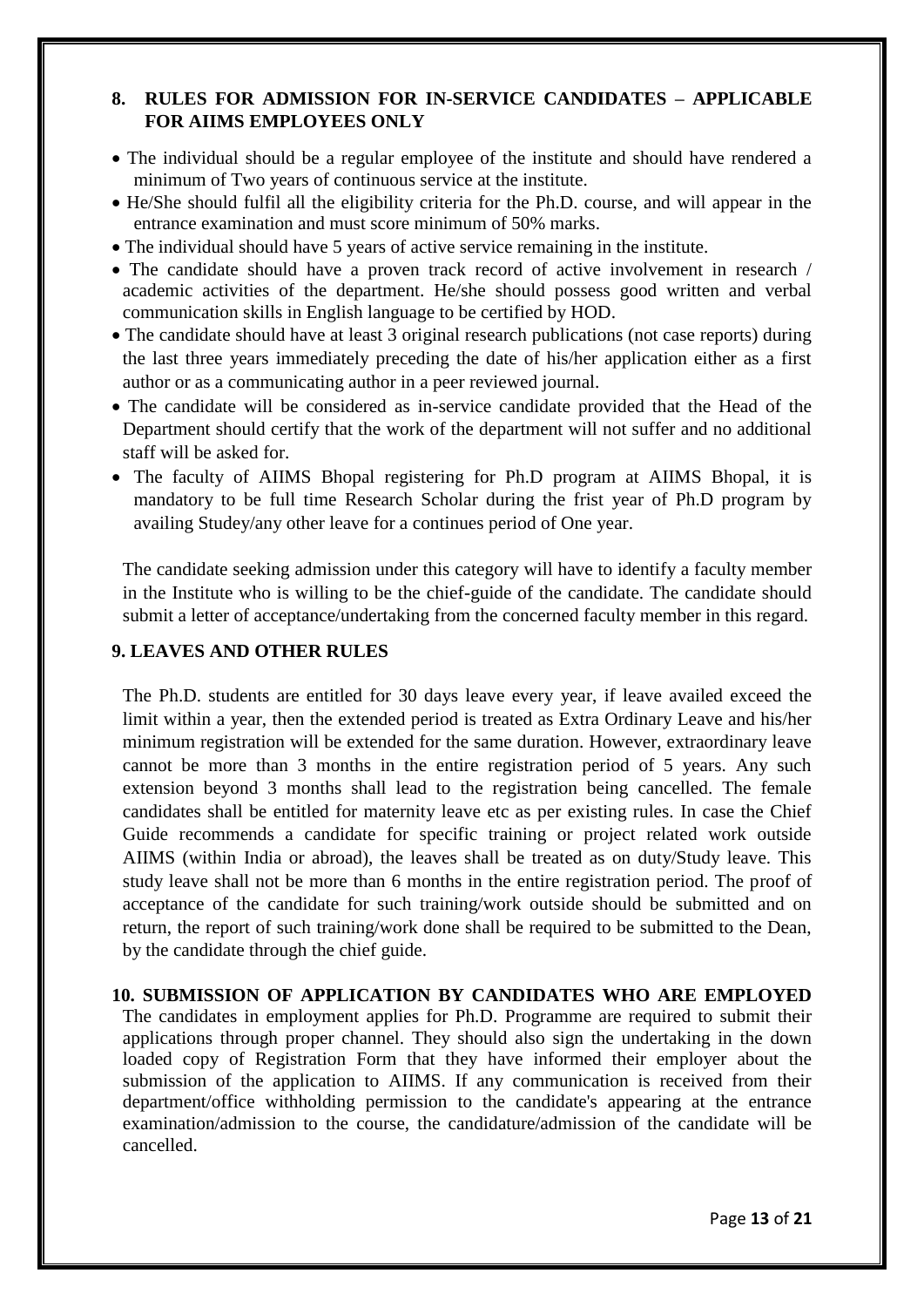#### **11. REQUIREMENTS FOR ADMISSION OF "SPONSORED" CANDIDATES**

- a) **Candidates who are permanent employees of any Central/State Government/Armed Forces or the Public Sector Undertaking/Autonomous Body can be sponsored by the respective Government/Defence Authorities or the Competent Authorities of PSU/Autonomous Body.**
- b) All eligible **"sponsored"** candidates will be called by the Institute for an entrance test.
- c) Seats as shown in the prospectus are available for **"sponsored**" candidates. Sponsored candidates will be designated as **"trainees"**.
- d) The subject for which the candidate is being sponsored should be clearly specified in the sponsorship form by the sponsoring authority. The candidate can be sponsored for **only one subject.** The applications of those candidates who are sponsored for more than one subject will not be considered.
- e) No **"Sponsored"** candidate will be paid any emoluments by the Institute during the training period. Such payments will be the responsibility of the sponsoring authority (i.e. Central/State Government or Defence Authorities).
- f) Sponsored candidates must submit/send **sponsorship certificate in original** from their employers in the following format along with the application form to the Director**, AIIMS, Bhopal**. Those who fail to do so should submit it before the date of entrance Exam failing which their candidature will be cancelled.
- g) The Sponsored candidate registering for Ph.D program at AIIMS Bhopal, it is mandatory to be full time Research Scholar during the first year of Ph.D program by availing Study/any other leave for a continues period of One year.

## **Sponsorship Certificate (in the case of sponsored candidate) in the format prescribed in the Prospectus, duly completed and signed by the competent authority.**

#### **12. SUBMISSION OF CASTE CERTIFICATE BY SC/ST/OBC CANDIDATES**

After declaration of result of the Entrance Examination, candidates belong to Scheduled Caste/Scheduled Tribe and Other Backward Classes should submit, along with other requisite documents, an attested copy of a certificate from any one of the following **authorities stating that the candidate belongs to Scheduled Caste, Scheduled Tribe or Other Backward Classes in the prescribed form.** A. District Magistrate, Additional District Magistrate, Collector, Deputy Commissioner, Additional Deputy Commissioner, Deputy Collector, 1st Class Stipendiary Magistrate, City Magistrate, Sub-Divisional Magistrate, Taluka Magistrate, Executive Magistrate, Extra Assistant Commissioner .B. Chief Presidency Magistrate/ Additional Chief Presidency Magistrate/ Presidency Magistrate. C. Revenue Officer not below the rank of Tehsildar. D. Sub-Divisional Officer of the area where the candidate and his or her family normally resides. E. Administrator/Secretary to Administrator/Development Officer (Lakshadweep Island) or as authorised in the Constitution.

The candidate will be required to submit an undertaking to the effect of their caste. The detection of any discrepancy in the caste certificate shall entail cancellation of registration. This is as per the provisions made by Ministry of Personnel, Public Grievances and Pensions vide their order No. 36033/4/97-Estt. (RES) dated 25.7.2003 and No. 36011/3/2005-Estt. (RES) dated 9.9.2005 respectively.

**Candidates must note that a certificate from any other person/authority will not be accepted and no further correspondence in this regard shall be entertained. The name, designation and the seal of the officer should be legible in the certificate.**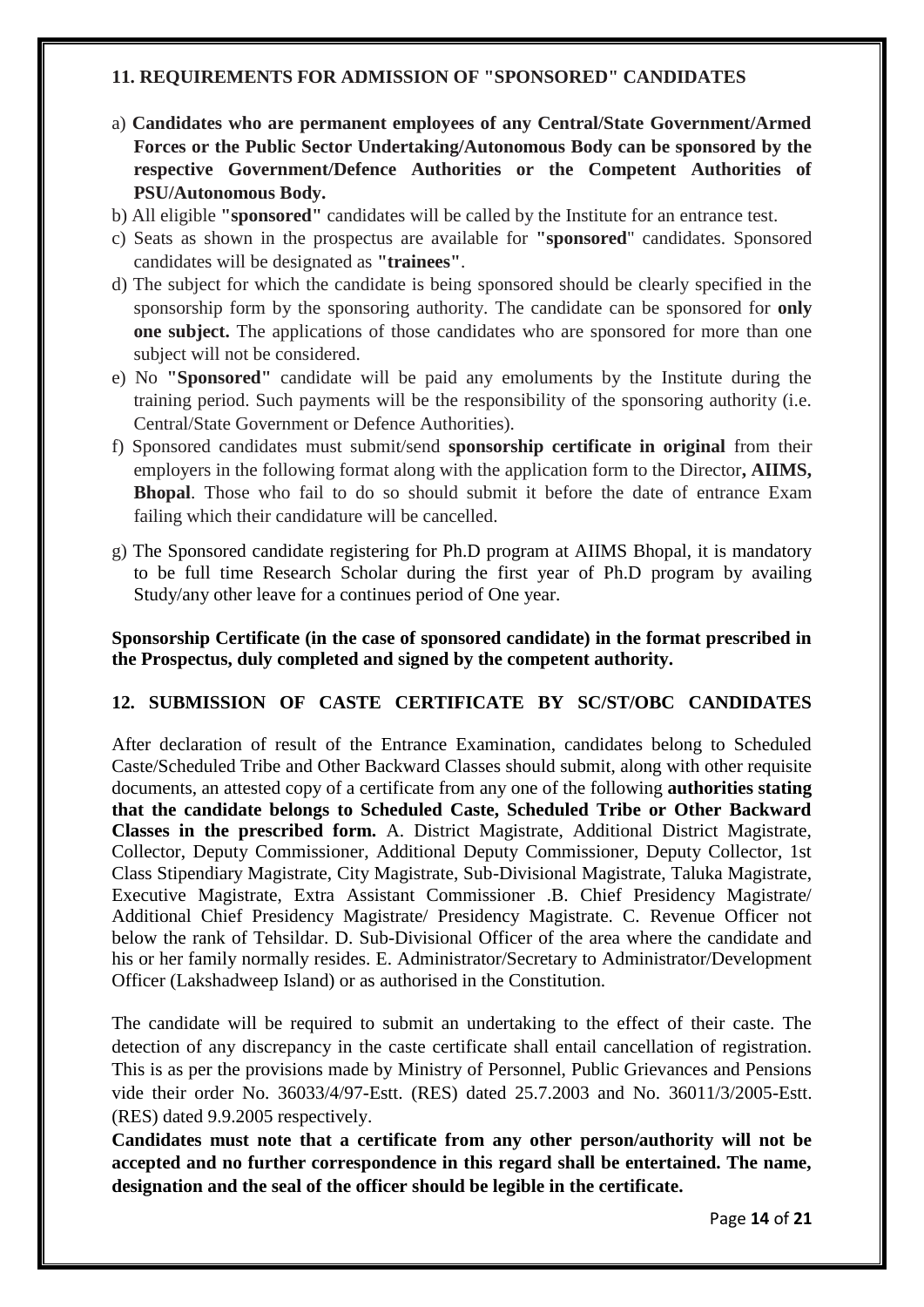## **13. FEES**

Each candidate selected for admission will have to pay the following Course duration Fees and dues:

|                |                         |                            | <b>DURATION</b>                                                                           |
|----------------|-------------------------|----------------------------|-------------------------------------------------------------------------------------------|
| $\mathbf{1}$   | <b>Registration Fee</b> | $Rs. 25/-$                 | 3 Years                                                                                   |
| $\overline{2}$ | Tuition Fee Ph.D        | Rs. 720/-                  | 3 Years                                                                                   |
| 3              | <b>Laboratory Fee</b>   | $Rs. 120/-$                | 3 Years                                                                                   |
| $\overline{4}$ | Pot Money               | Rs. 720/-                  | 3 Years                                                                                   |
| 5              | <b>Hostel Rent</b>      | Rs. 1080/-                 | 3 Years                                                                                   |
| 6              | Electricity             | $Rs. 240/-$                | 3 Years                                                                                   |
| $\overline{7}$ | Gymkhana Fee            | $Rs. 120/-$                | 3 Years                                                                                   |
| 8              | <b>Caution Money</b>    | $Rs. 100/-$<br>equipment). | (to be deposited by every student for the<br>recovery of breakages or loss of Institute's |
| 9              | <b>Hostel Security</b>  | Rs. 1000/- (Refundable)    |                                                                                           |

## **(All Fees and dues payable at the time of admission)**

**Note: 1.** The Hostel Security deposit (refundable) i.e. Rs. 1000/-

Note: 2. Fees and other charges including hostel rent once paid shall not be refunded in any case and no correspondence will be entertained in this connection. However, the caution money will be refunded to those candidates who do not join the course. The caution money must be claimed within one year after completion of the course failing which it will be forfeited.

# **14. HOSTEL ACCOMMODATION: Subject to availability**

# **15. INSTITUTE LIBRARY**

The Institute library is well stocked with all important medical books and journals. Other facilities include photocopying, Medline, video monitor facilities and modern learning resources materials (LRM). Books and periodicals are loaned to bonafide members for a specified period of time.

#### **16. CODE OF CONDUCT FOR Ph.D. STUDENTS AT AIIMS, Bhopal (i) Maintenance of Discipline among students of the AIIMS:**

1. All powers relating to discipline and disciplinary action are vested with the Director, AIIMS.

2. The Director, AIIMS may delegate all such powers, as he/she deems proper to the Dean and to such other persons as he/she may specify on his behalf. 3. Without prejudice to the generality of power to enforce discipline under the Rules. The following shall amount to acts of gross indiscipline : a) Physical assault or threat to use physical force against any member of the teaching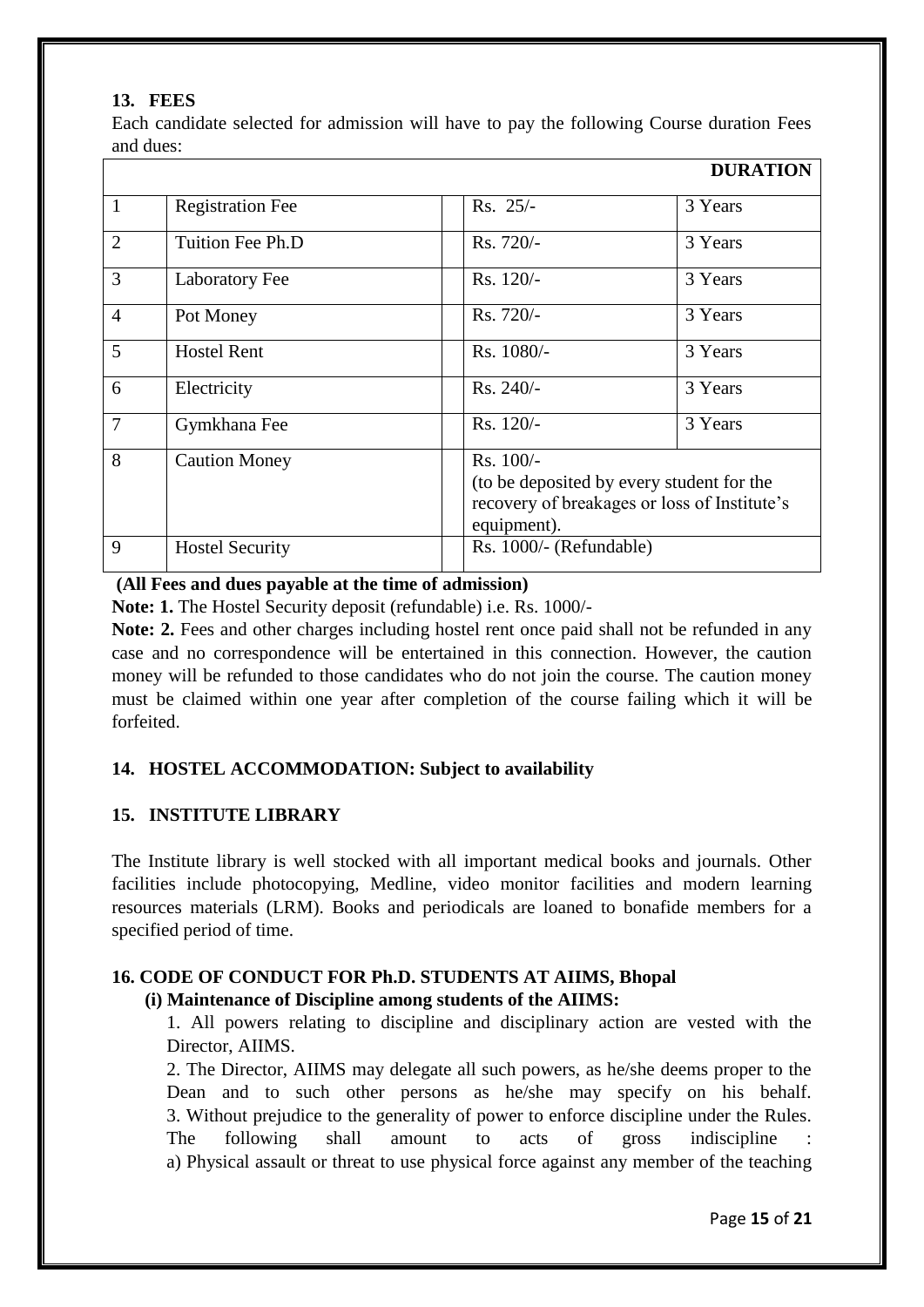or nonteaching staff of any Department/Centre of AIIMS or any other persons within the premises/ Campus of AIIMS.

b) Carrying or use or threat of use of any weapon.

c) Violation of the status, dignity and honour of students belonging to the Scheduled Castes, Scheduled Tribes and Other Backward Castes.

d) Any practice, whether verbal or otherwise, derogatory to women.

e) Any attempt at bribing or corruption in any manner.

f ) Willful destruction of institutional property.

g) Creating ill-will or intolerance on religious or communal grounds

h) Causing disruption in any manner of the functioning of the AIIMS, Bhopal **i) Regarding ragging the directive of Supreme Court will be followed strictly. It is as under :**

**"As per direction of the Hon'ble Supreme Court of India, the Government has banned ragging completely in any form inside and outside of the campus and the Institute authorities are determined not to allow any form of the ragging. Whoever directly or indirectly commits, participates in abets or instigates ragging within or outside any educational Institution, shall be suspended, expelled or rusticated from the Institution and shall also be liable to fine which may extend to Rs. 10,000/-. The punishment may also include cancellation of admission suspension from attending the classes, withholding/withdrawing fellowship/ scholarship and other financial benefits, withholding or cancelling the result. The decision shall be taken by the Head of the Institution."**

4. Without prejudice to the generality of his/her powers relating to the maintenance of discipline and taking such action in the interest of maintaining discipline as may seem to him/her appropriate. The Director, may in exercise of his/her powers aforesaid order or direct that any student or students.

a) Be expelled;

b) Be, for a stated period : be not for a stated period, admitted to a course or courses of study in AIIMS.

c) Be fined with a sum of rupees that may be specified;

d) Be debarred from taking any examination(s) for one or more semesters. e) Withhold the result of the student(s) concerned in the Examination(s) in which he/she or they have appeared be cancelled.

f) Be prohibited for appearing or completing any examination for any unfair means like copying taking notes, mobiles or any other electronic gadgets inside the examination halls.

5. At the time of admission, every student shall be required to sign a declaration that on admission he/she submits himself/herself to the disciplinary jurisdiction of the Director and several authorities of the AIIMS who may be vested with the authority to exercise discipline under the Acts, the Statutes, the Rules and the rules that have been framed there under by competent authorities of AIIMS

#### **(ii) Prohibition of and Punishment for Ragging :**

1. Ragging in any form is strictly prohibited, within the premises of College/Department of Institution and any part of AIIMS and also outside the AIIMS Campus.

2. Any individual or collective act or practice or ragging constitute gross indiscipline shall be dealt with under this Rules.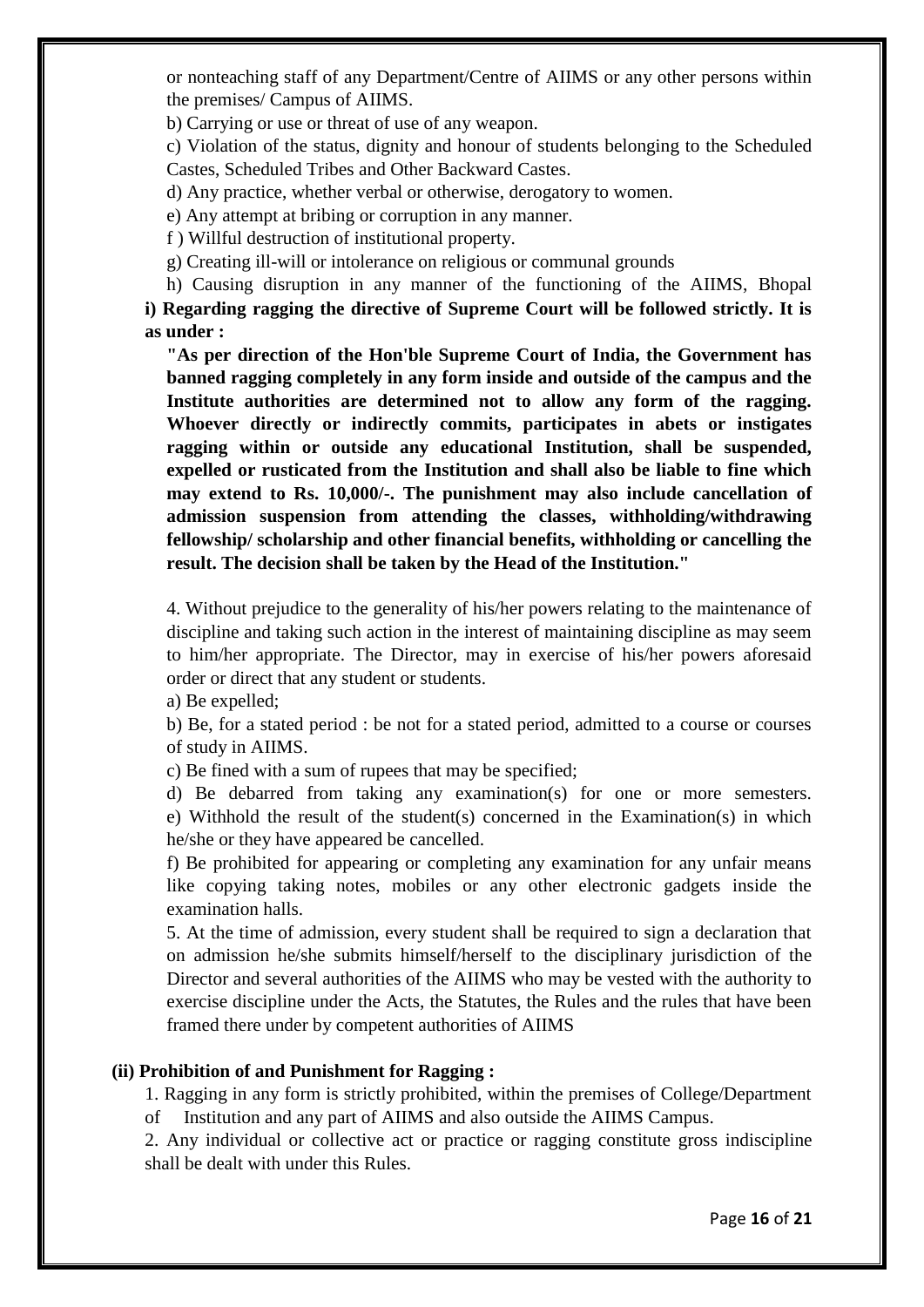3. Ragging for the purposes of this rules, ordinarily means any act, conduct or practice by which dominant power or status of senior students is brought to bear on students freshly enrolled or students who are, in any way, considered junior or inferior by other students and includes individual or collective acts or practice which :

a) Involve physical assault or threat or use of physical force;

b) Violate the status, dignity and honour of women students;

c) Violate the status; dignity and honour of students belonging to the Scheduled Castes, Scheduled Tribes and Other Backward Castes.

d) Expose students to ridicule and contempt and affect their self-esteem;

e) Entail verbal abuse and aggression, indecent gesture and obscene behavior.

4. The Director, Dean, Hostel Superintendent and Faculty of AIIMS shall take immediate action on any information of the occurrence of ragging.

5. Notwithstanding anything in Clause (4) above, the Dean or any other Faculty member/or authority may also *suo moto* enquire into any incident of ragging and make a report to the Director of the identity of those who have engaged and the nature of the incident.

6. The Dean may also submit an initial report establishing the identity of the perpetrators of ragging and the nature of the ragging incident.

7. On the receipt of a report under clause (5) or (6) or a determination by the relevant authority disclosing the occurrence or ragging incidents described in the Clause 3(a), (b) and (c) the Director shall direct or order rustication of a student or students for a specific number of semester.

8. The Director may in other cases of ragging order or direct that any student or students be expelled or be not, for a stated period, admitted to a course of study as AIIMS, departmental examination for one or more semesters or that the result of the student or students concerned in the examination(s) in which they appeared be cancelled.

9. In case where students who have obtained degree(s) of AIIMS are found guilty under this Rules, appropriate action will be taken for withdrawal of degrees conferred by the AIIMS.

10. For the purpose of this Rules, abetment to ragging will also amount to ragging. **(iii) Anti Sexual Harassment Monitoring Committee :** A statutory committee, comprising of members from the teaching and non-teaching staff as well as students looks into matters related to sexual harassment of students and staff in the college. Any person aggrieved in this matter may fearlessly approach the committee for a fair and concerned hearing and redressal.

**(iv) Unauthorised absence of students :** Unauthorised absence of students will be informed to the Students and also Parents or Local Guardians. At least 3 reminders will be issued with a gap of 10 days by the Academic Section to these students. Thereafter the action of cancellation of the registration of the concerned will be decided by the Dean/ Director, AIIMS.

# *17) For any interpretational variation/discrepancy in the above mentioned Ph.D rules/norms the decision of the Director, AIIMS Bhopal will be binding to all concerned.*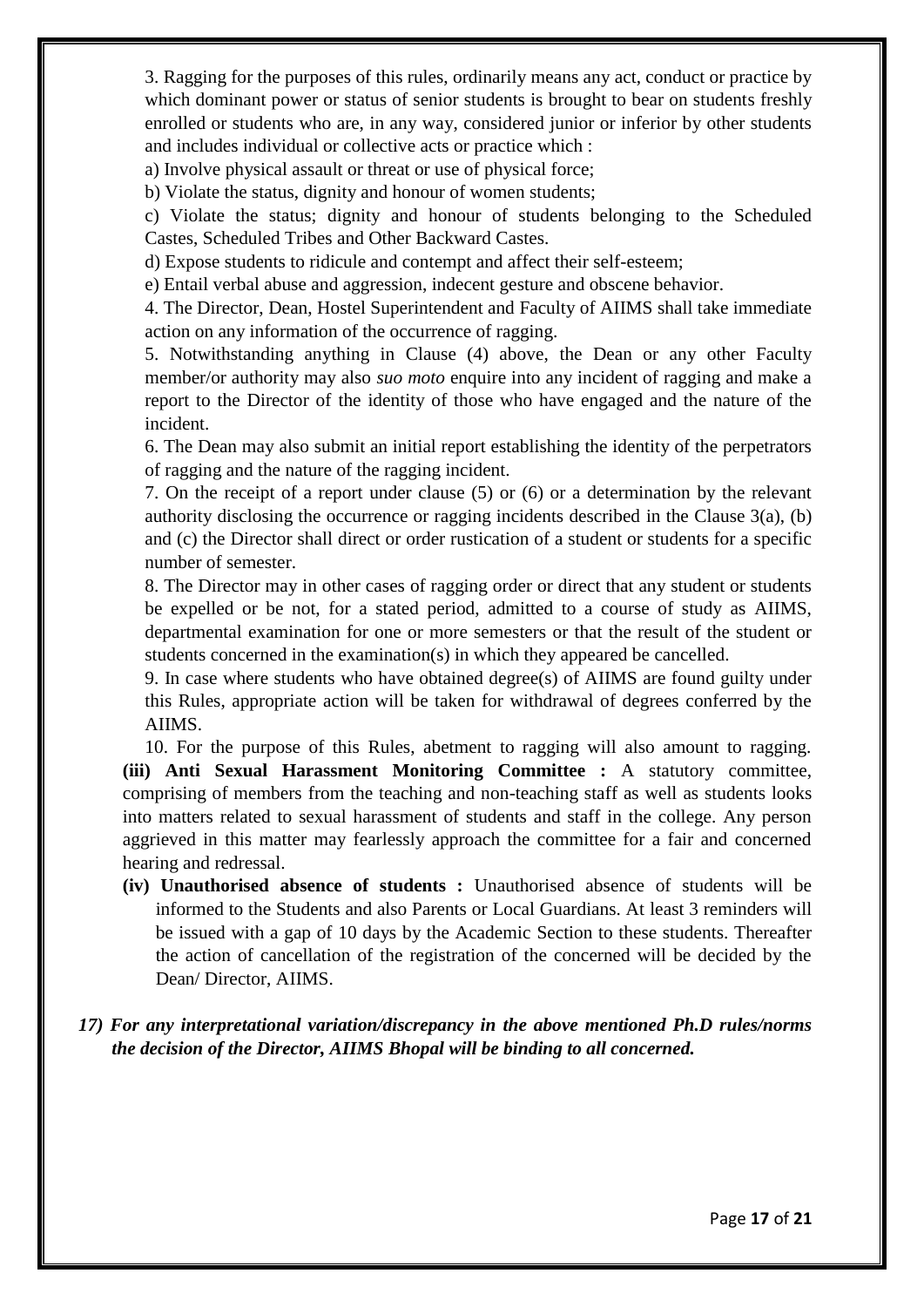#### **FORMAT OF SPONSORSHIP CERTIFICATE BY CENTRAL/STATE GOVT./ARMED FORCES (SPONSORING AUTHORITIES)**

| 1. | Medical Sciences for the session commencing in <b>January 2019</b> .                                                                                                                                              |             |                             |  |  |
|----|-------------------------------------------------------------------------------------------------------------------------------------------------------------------------------------------------------------------|-------------|-----------------------------|--|--|
| 2. | (name of the State/Central Govt. Dept./Office/Armed Forces/ the<br>Competent Authorities of PSU/Autonomous Body etc.)                                                                                             |             |                             |  |  |
| 3. | That Post Graduate [Ph.D Programme] course for which the candidate is being sponsored.                                                                                                                            |             |                             |  |  |
| 4. | That he/she after getting the training at the AIIMS will be suitably employed by the sponsoring<br>authority in the speciality in which training is to be provided in All India Institute of Medical<br>Sciences. |             |                             |  |  |
| 5. | That the candidate will be paid all emoluments by the sponsoring authority during the entire training<br>period. Such payment will not be the responsibility of the All India Institute of Medical Sciences.      |             |                             |  |  |
| 6. | That the candidate is being sponsored for the entire duration of the course as specified in the<br>prospectus for the above mentioned course.                                                                     |             |                             |  |  |
|    |                                                                                                                                                                                                                   |             |                             |  |  |
|    |                                                                                                                                                                                                                   |             | <b>Sponsoring authority</b> |  |  |
|    | Date : $\qquad \qquad$                                                                                                                                                                                            |             |                             |  |  |
|    | Place :                                                                                                                                                                                                           | Designation |                             |  |  |
|    | whichever is not required.                                                                                                                                                                                        |             | *Delete                     |  |  |

#### **IMPORTANT:**

- (i) The above certificate, duly signed only by the Competent Authority i.e. Secretary/ Director General of Health Services of the Central/State Government concerned/ DGAFMS/ Director/ Executive Head, will be considered.
- (ii) No addition or alteration in the above certificate is allowed.
- (iii) Subject/Discipline must be specified in the sponsorship certificate failing which the candidature will not be considered under the sponsored category.

**NOTE 1:** While sponsoring the candidates, the Central/State Government/Defence Authorities /PSU/ Autonomous Bodies should furnish a certificate prescribed for this purpose duly completed and signed by the competent authority.

**NOTE 2:** The 'Sponsorship Certificate' should indicate the discipline/speciality for which the candidate is being sponsored, failing which the application will not be considered under the Sponsored Category.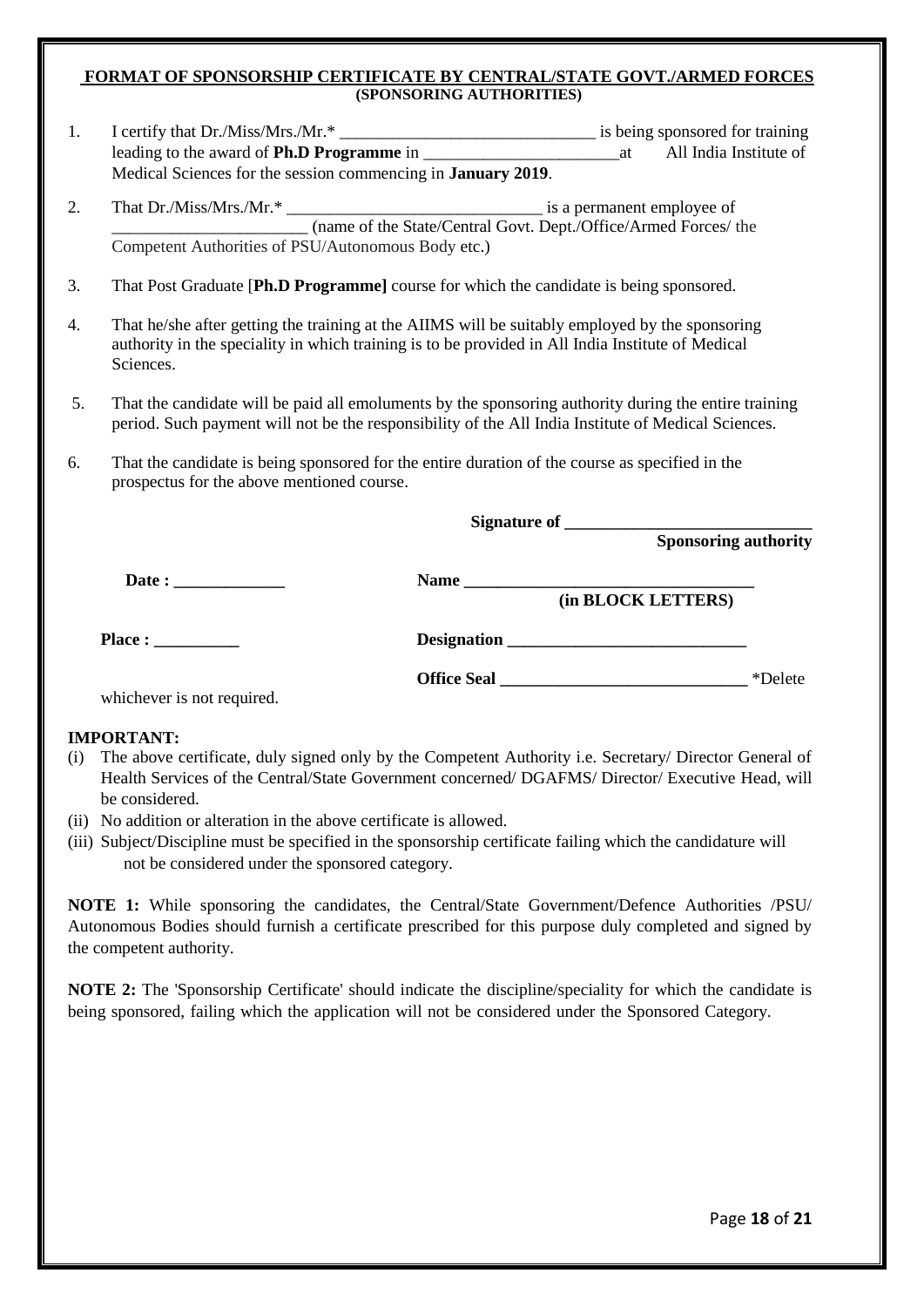

# **All India Institute of Medical Sciences, Bhopal**

| Advt. No. AIIMS/Bhopal /2018/ | coloured passport  |                                                                                                       |  |
|-------------------------------|--------------------|-------------------------------------------------------------------------------------------------------|--|
|                               |                    | Photograph with<br>signature                                                                          |  |
| 1.                            |                    | Category of fellowship applied: A* or B**                                                             |  |
|                               |                    |                                                                                                       |  |
| 2.                            |                    | Codes of the project under which the application is made:                                             |  |
|                               |                    |                                                                                                       |  |
| 3.                            |                    | Preference of the project within the Code (if available)                                              |  |
|                               | $\mathbf{i}$       | .                                                                                                     |  |
|                               | $\rm ii)$          |                                                                                                       |  |
|                               | $\overline{111}$ ) |                                                                                                       |  |
|                               | iv)                | .                                                                                                     |  |
|                               | V)                 | .                                                                                                     |  |
| 4.                            |                    |                                                                                                       |  |
| 5.                            |                    |                                                                                                       |  |
| 6.                            |                    |                                                                                                       |  |
| 7.                            |                    |                                                                                                       |  |
|                               |                    |                                                                                                       |  |
|                               |                    |                                                                                                       |  |
|                               |                    | (Address proof to be enclosed)                                                                        |  |
| 8.                            |                    | Address for correspondence                                                                            |  |
|                               |                    |                                                                                                       |  |
|                               |                    |                                                                                                       |  |
|                               |                    |                                                                                                       |  |
|                               |                    |                                                                                                       |  |
|                               |                    |                                                                                                       |  |
|                               |                    | * Fellowship seats available in the project (FA): Candidates with or without Own Fellowship can apply |  |

**\*\*** Own Government Fellowship seats (OF): only those candidates who have their Own Fellowship or In Service candidates (as indicated) from Government Organisation can apply

Affix you recent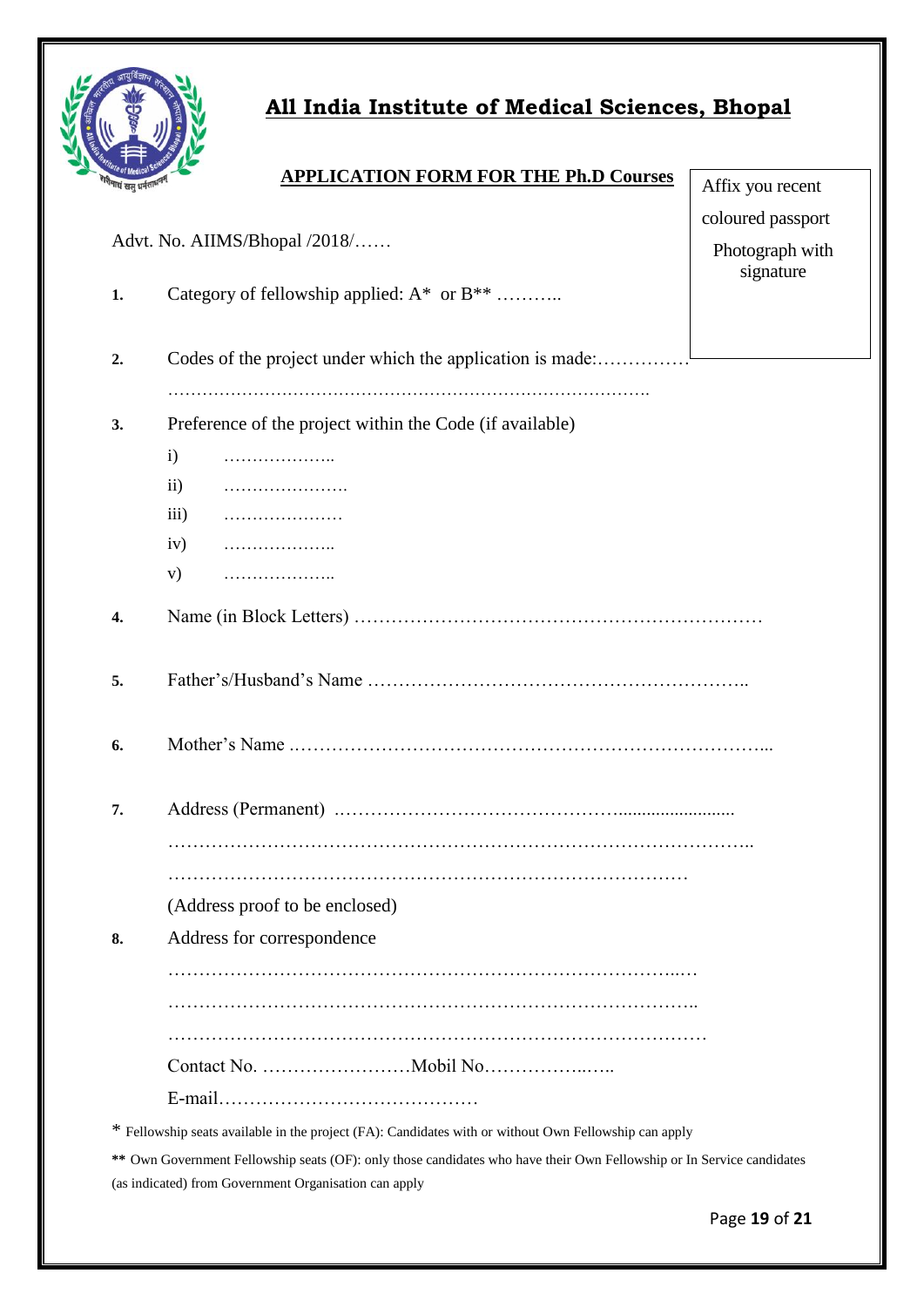| $\mathbf{o}$ | Date of Birth: |  |  |  |            |
|--------------|----------------|--|--|--|------------|
|              |                |  |  |  | (dd/mm/yy) |

# **10.** Category: (GEN/SC/ST/OBC /PwD-OPH)…………………

# **11.** Gender : M/F/ Transgender

**12.** Educational/ Professional Qualification:

| Degree/Exam. | Name of Board/ | <b>Year of</b> | <b>Subject</b> | Percentage/     |
|--------------|----------------|----------------|----------------|-----------------|
|              | University     | <b>Passing</b> |                | <b>Division</b> |
|              |                |                |                |                 |
|              |                |                |                |                 |
|              |                |                |                |                 |
|              |                |                |                |                 |

## **13. Research Publications/ Presentation**

| <b>Title of</b>    | Author/Co     | Name of            | <b>National</b> | Date of             |
|--------------------|---------------|--------------------|-----------------|---------------------|
| <b>Publication</b> | <b>Author</b> | <b>Publication</b> | /International  | <b>Publication/</b> |
|                    |               |                    |                 | <b>Presentation</b> |
|                    |               |                    |                 |                     |
|                    |               |                    |                 |                     |
|                    |               |                    |                 |                     |
|                    |               |                    |                 |                     |
|                    |               |                    |                 |                     |

#### **14.** Project with Grant (If applicable)

| <b>Title of Project</b> | Name of<br>Principle<br>Investigator | Project<br>sanctioned by/<br><b>Funding agency</b> | <b>National</b><br>/International | Date of<br><b>Sanction and</b><br>amount |
|-------------------------|--------------------------------------|----------------------------------------------------|-----------------------------------|------------------------------------------|
|                         |                                      |                                                    |                                   |                                          |
|                         |                                      |                                                    |                                   |                                          |
|                         |                                      |                                                    |                                   |                                          |

**15.** Fellowship Details : (If applicable)